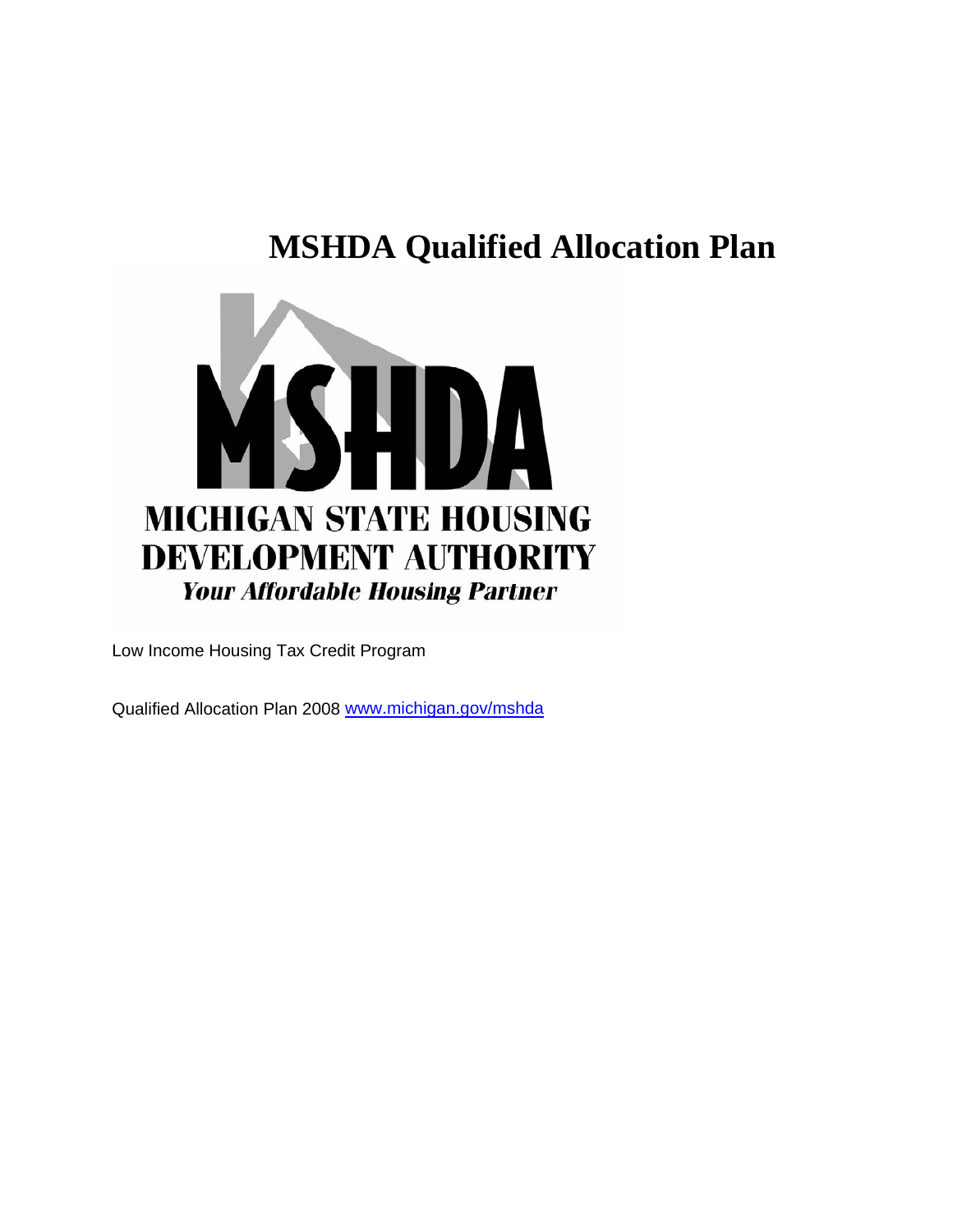# 2008 QUALIFIED ALLOCATION PLAN

TABLE OF CONTENTS

| III. Tax-Exempt Financed Development Not Subject to Housing Credit Ceiling and Other |  |
|--------------------------------------------------------------------------------------|--|
|                                                                                      |  |
|                                                                                      |  |
|                                                                                      |  |
|                                                                                      |  |
|                                                                                      |  |
|                                                                                      |  |
|                                                                                      |  |
|                                                                                      |  |
|                                                                                      |  |
|                                                                                      |  |
|                                                                                      |  |
|                                                                                      |  |
|                                                                                      |  |
|                                                                                      |  |
|                                                                                      |  |
|                                                                                      |  |
|                                                                                      |  |
|                                                                                      |  |
|                                                                                      |  |
|                                                                                      |  |
|                                                                                      |  |
|                                                                                      |  |
|                                                                                      |  |
|                                                                                      |  |
|                                                                                      |  |
|                                                                                      |  |
|                                                                                      |  |
|                                                                                      |  |
|                                                                                      |  |
|                                                                                      |  |
|                                                                                      |  |
|                                                                                      |  |
|                                                                                      |  |
|                                                                                      |  |
|                                                                                      |  |
|                                                                                      |  |
|                                                                                      |  |
|                                                                                      |  |
|                                                                                      |  |
|                                                                                      |  |
|                                                                                      |  |
|                                                                                      |  |
|                                                                                      |  |
|                                                                                      |  |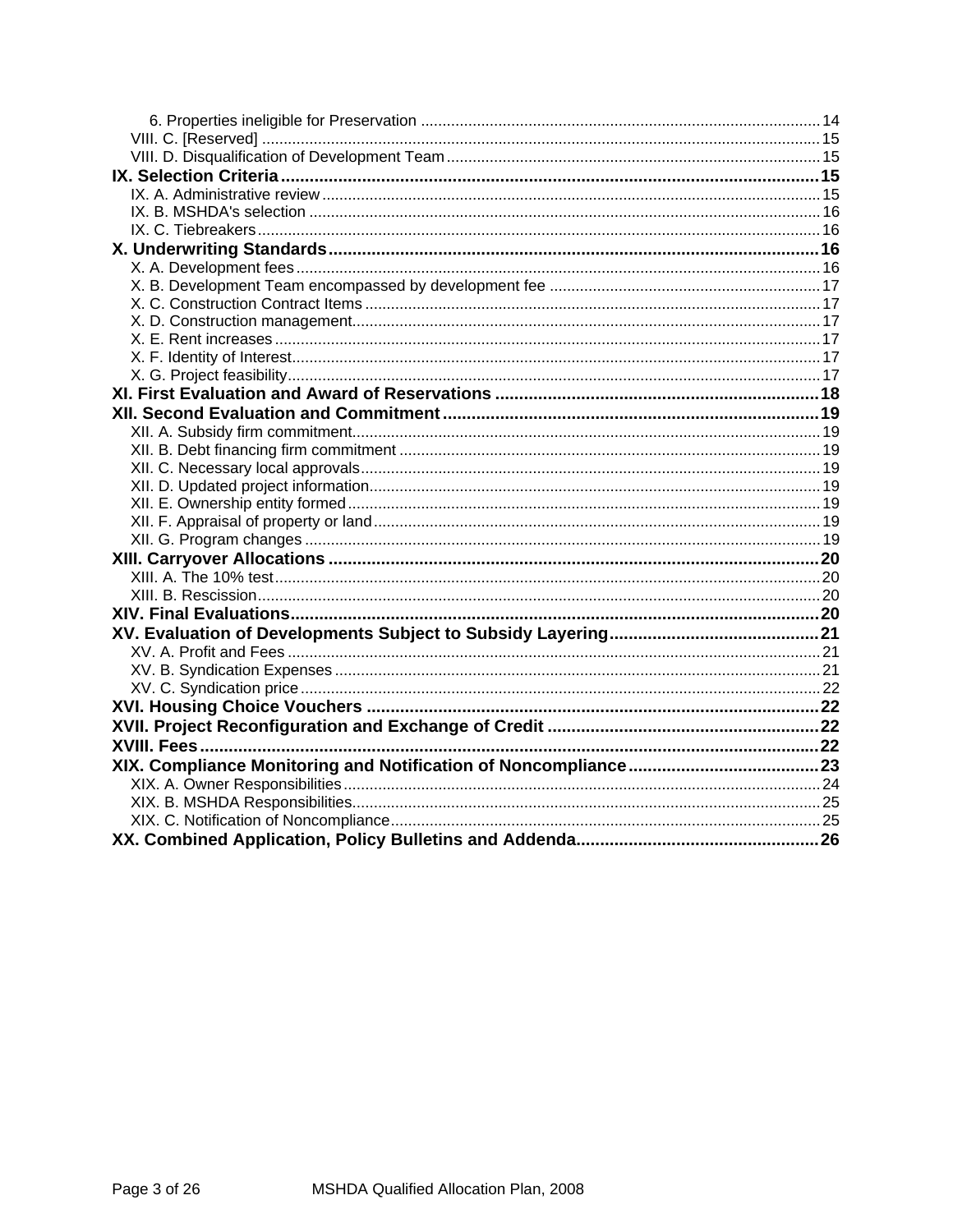## <span id="page-3-0"></span>**2008 QUALIFIED ALLOCATION PLAN STATE of MICHIGAN LOW INCOME HOUSING TAX CREDIT PROGRAM**

## **I. Introduction**

The Low Income Housing Tax Credit (LIHTC) program offers a financial incentive to construct, rehabilitate, and operate rental housing for low-income tenants. Under federal law, LIHTC is required to be allocated according to a Qualified Allocation Plan (QAP). The QAP is required to set forth selection criteria to be used to determine housing priorities appropriate to local conditions in Michigan and must give preference in allocating LIHTC dollar amounts that:

- Assures, to the extent economically feasible, that selected properties:
	- o Serve the lowest income tenants;
	- o Serve qualified tenants for the longest periods;
	- o Are located in Qualified Census Tracts (QCT) and contribute to a concerted Community Revitalization Plan; and
- Provides a procedure that the Michigan State Housing Development Authority (MSHDA) will follow in monitoring for noncompliance with IRS requirements including notifying the IRS of such noncompliance.

# **II. [Reserved]**

# **III. Tax-Exempt Financed Development Not Subject to Housing Credit Ceiling and Other Matters**

In accordance with Section 42 of the IRS Code, tax-exempt bond financed projects are required to satisfy certain basic requirements for allocation of LIHTC and are subject to the QAP. These projects are not, however, subject to the LIHTC allocation limits, other QAP requirements from which they are expressly excepted, or as determined by MSHDA.

## **IV. Approval and Modification of the Qualified Allocation Plan**

### **IV. A. QAP Approval**

Pursuant to federal and state law, the QAP (including the Scoring Summary) shall be prepared by MSHDA, submitted to the legislature and approved by the Governor after notice to the public and public hearing. Notice of the public hearing will be published on MSHDA's website and in newspapers of general circulation throughout the state at least fourteen (14) days prior to the public hearing. Comments received shall be taken into consideration and a written summary of such comments shall be provided to the Governor together with the request for approval of the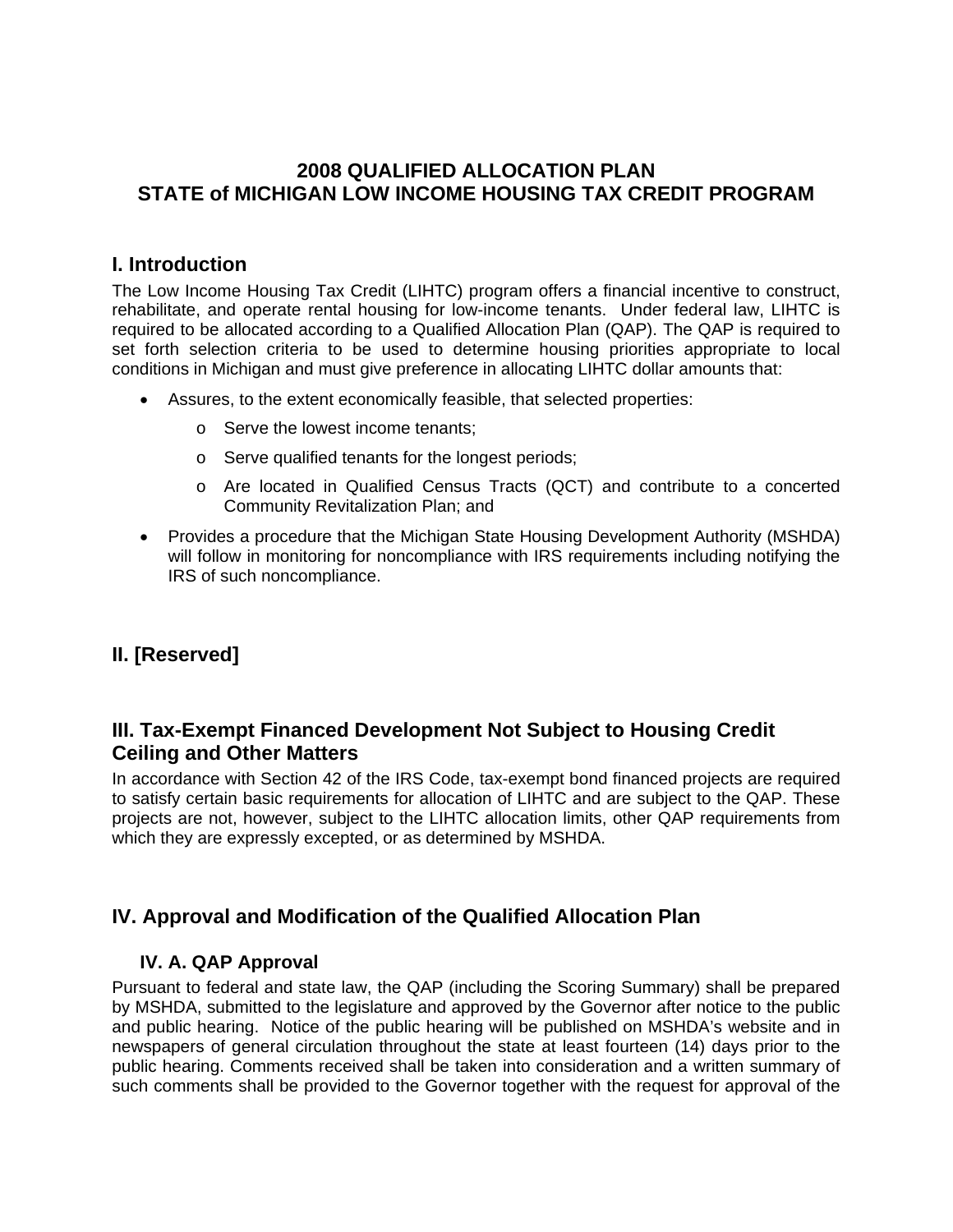<span id="page-4-0"></span>Plan. LIHTCs shall be allocated in accordance with the QAP and any amendment(s) to the  $QAP$ 

#### **IV. B. QAP Modification**

To the extent necessary to facilitate the award of LIHTCs that would not otherwise be awarded, the QAP may be modified by MSHDA from time to time pursuant to State law. Modifications to the QAP shall be prepared by MSHDA, submitted to the Legislature, and approved by the Governor after notice to the public and public hearing.

MSHDA is required to hold one informational hearing prior to publication of proposed changes to the QAP. After proposed changes have been published, MSHDA is required to conduct at least three public hearings. Hearings are required to be held at such time and place as determined by MSHDA; however, MSHDA shall give priority to locations that provide the greatest opportunity for public comment. Additional hearings may be held at MSHDA's discretion. The QAP is valid until it is changed by MSHDA.

## **V. Authority Disclaimer and Anti-Discrimination Obligation**

The allocation of LIHTCs is made at the sole discretion of MSHDA. MSHDA and its directors, employees, and agents shall not be liable for any matters arising out of or in relation to the allocation or administration of LIHTC.

MSHDA may approve requests for the exchange of credit or waive any requirements and/or conditions that are not mandated by Section 42 of the IRS Code on a case-by-case basis, including project-specific deadlines, as deemed necessary to facilitate the administration of the LIHTC Program, to address unforeseen circumstances, and that they determine are in the best interest of the State of Michigan.

In the event a waiver is granted under any of these or other circumstances, a fee of 5% of the annual credit amount may be charged. MSHDA shall administer the QAP and the allocation of LIHTC in a manner consistent with both federal housing policy governing non-discrimination and MSHDA's statutory non-discrimination requirements.

To the extent that anything contained in this QAP does not meet the minimum requirements of federal law or regulation, or state law or regulation, such law or regulation shall take precedence over the QAP.

## **VI. Funding Rounds and Availability of Credit**

### **VI. A. Funding Round Schedule**

- 7/1/08 Submission of applications may begin. Should sponsors so request in their application, MSHDA will begin administrative processing of proposals on the date submitted, without waiting for the applications to close
- 8/1/08 Deadline for applications; applications close
- 10/1/08 Anticipated Award Date

Applications must be received in either MSHDA's Lansing office or MSHDA's Detroit office no later than 5:00 pm on the application due date. Applications may be sent via delivery service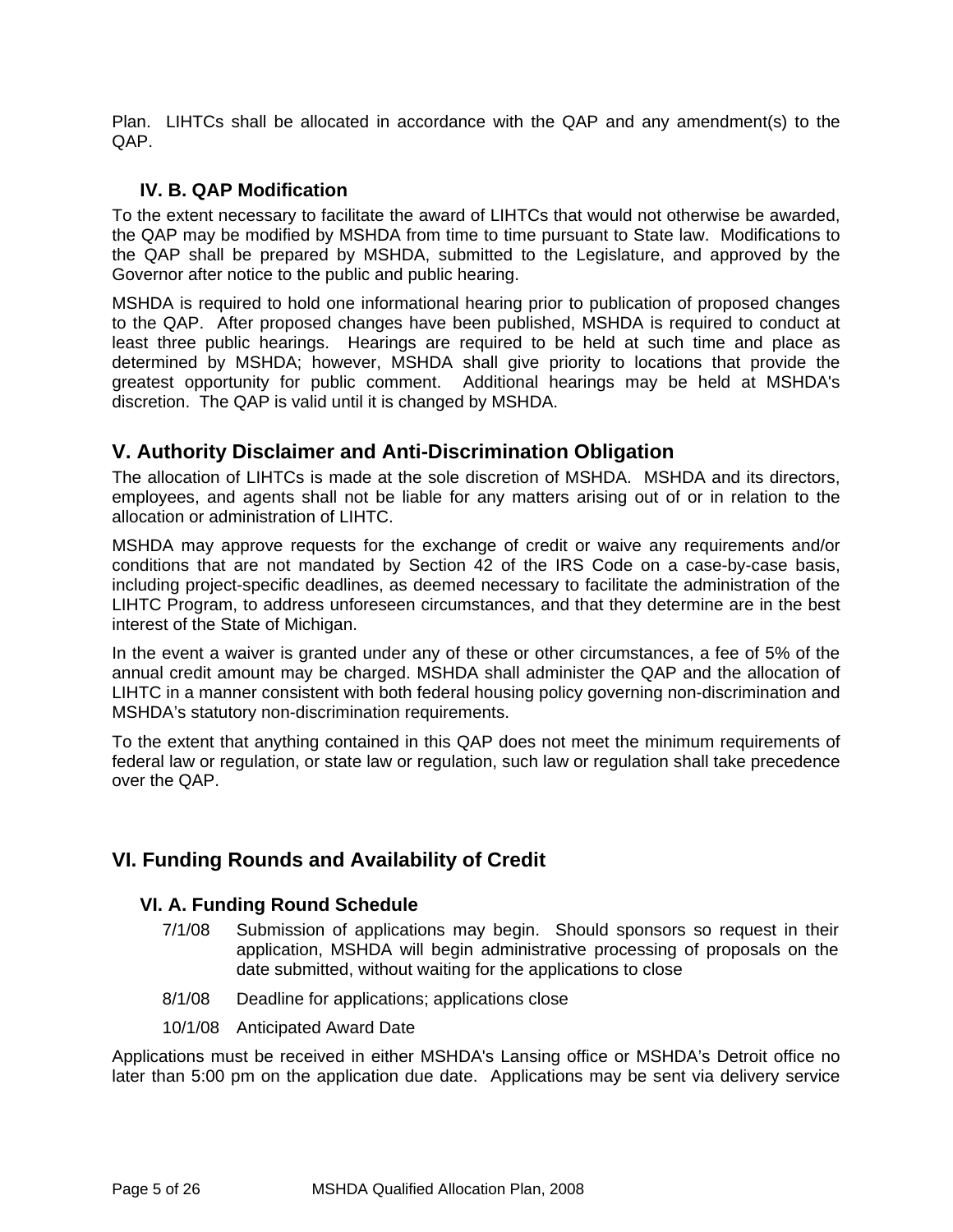<span id="page-5-0"></span>(e.g., post, overnight, and courier) or personal hand-delivered service. Applications received after the due date and time will not be processed. No waiver of the delivery time will be granted.

#### **VI. B. LIHTC Allocation Limits**

- 1. The maximum award to any one project will be \$1,000,000.
- 2. The maximum award from the annual tax credit ceiling to any one Principal will be a total of \$2,000,000 in tax credits, including all set-asides. MSHDA may exceed this limitation in order to fund completely a project request. Projects will be counted towards this limitation in the order awarded under the QAP. (Additional LIHTCs described in Section VI.C will count towards the maximum applicable in the year they are allocated.)

For this purpose, a "Principal" includes (a) all persons or entities and their affiliates who are or who will become partners or members of the ownership entity and (b) all persons or entities who earn at least \$100,000 of the developer fee. For purposes of determining Principal status, MSHDA may disregard multiple layers of pass-through or corporate entities. Equity investors that have no other role in the ownership entity, and third-party consultants retained to assist in filing an application, do not count as Principals.

3. MSHDA reserves the right to waive or modify these limits if not in the best interest of the State of Michigan.

### **VI. C. Additional LIHTC**

Owners of projects awarded in prior cycles, including the earlier partial round for 2008, will be eligible to apply for additional credits ("Additional LIHTCs") by submitting, on or before the 2008 application deadline, a standard final cost certification form. MSHDA will determine the appropriate amount, based on reduced sources of funds and/or increased hard construction costs. Awards will be limited to the greater of \$20,000 in annual credits or 10% of the project's current allocation amount. All awards of Additional LIHTC are made at the sole discretion of MSHDA.

To claim the Additional LIHTCs, projects must place in service by December 31, 2008.

### **VII. Set-Asides and Target Percentages**

MSHDA will award tax credits remaining after Additional LIHTCs to meet Set-Asides and Target Percentages of the State's total credit ceiling. MSHDA will determine the appropriate Set-Aside and Target Percentage(s) for each application.

### **VII. A. Statutory Set-Asides**

State law creates several statutory set-asides of Michigan's total credit ceiling:

- 1. Nonprofits, 10% Projects involving tax exempt organizations (nonprofits) that meet the requirements of Section VIII(A)(14);
- 2. Rural housing, 10% proposed or existing housing projects that fall into one or more of the following categories: a) financed by a loan guaranteed by Rural Housing Services or a successor agency; b) funded by a federal program for the development of rural housing: or c) is located in an area other than a metropolitan area;
- 3. Eligible distressed areas, 30% housing projects in eligible distressed areas, which include proposed or existing housing projects in distressed areas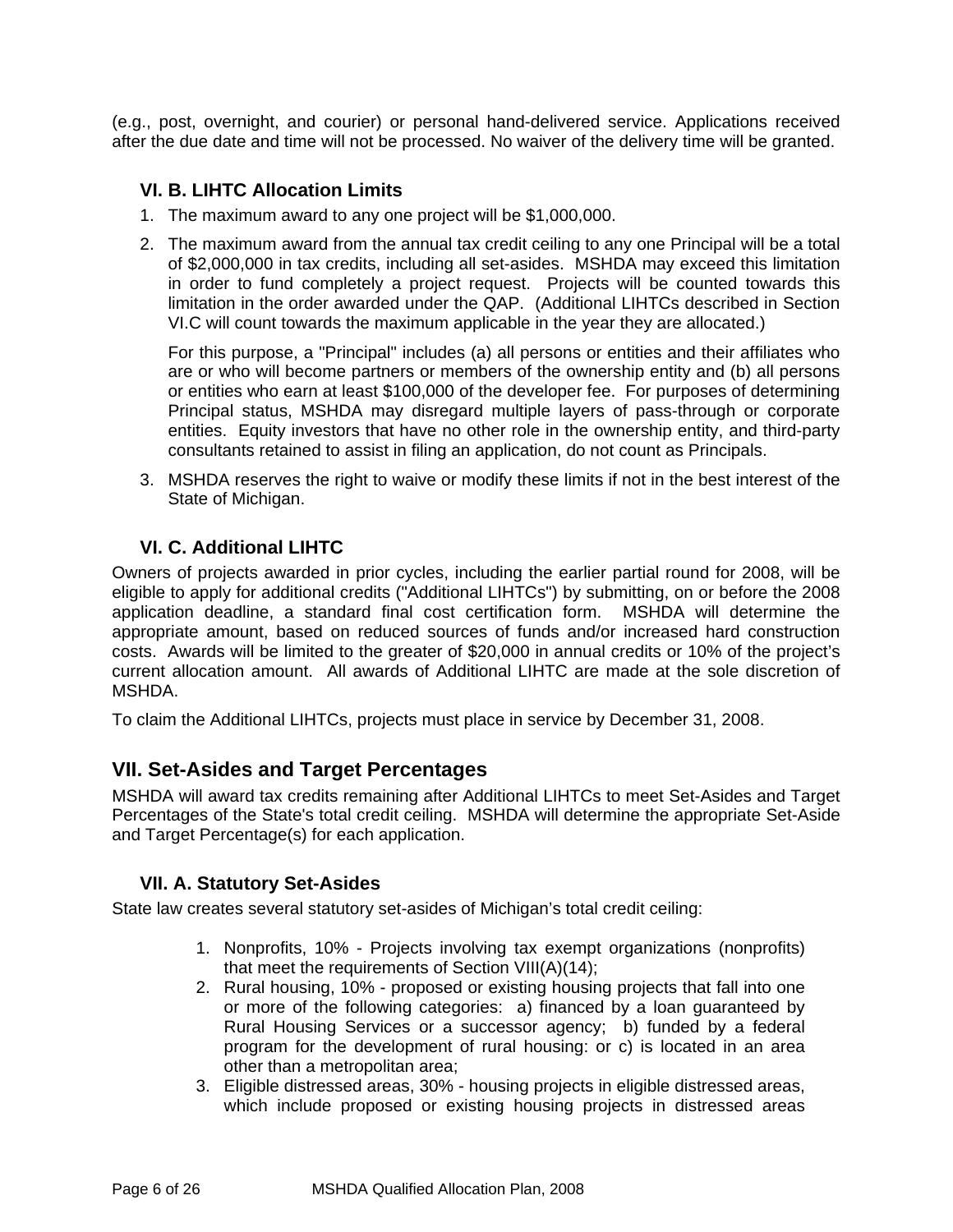<span id="page-6-0"></span>pursuant to MCL 125.1411(u). A list of Eligible Distressed Areas can be found on MSHDA's website at [http://www.michigan.gov/mshda/0,1607,7-](http://www.michigan.gov/mshda/0,1607,7-141--181277--,00.html) [141--181277--,00.html;](http://www.michigan.gov/mshda/0,1607,7-141--181277--,00.html)

4. Elderly, 10% - Federally assisted projects in which 100% of the units serve tenants that conform to the federal agency(s) definition of elderly or the MSHDA definition of elderly under the MSHDA Act.

By statute, properties can count in only one of the above set-asides. MSHDA will select the highest-scoring projects that qualify within the Set-Asides in the statutory order as listed above. If needed to fulfill a required Set-Aside, MSHDA will skip over higher-scoring projects to allocate to the next highest scoring application that meets the criteria for the Set-Aside.

### **VII. B. Permanent Supportive Housing Set-Aside**

Twenty-five percent (25%) of the State's total credit ceiling will be set aside for Permanent Supportive Housing projects allocated under Addendum IIIa. The PSH Set-Aside is not statutory. Allocations made within it may be counted toward the statutory Set-Asides and the Target Percentages. If there are insufficient applications meeting the threshold requirements for the PSH Set-Aside, remaining credits will be reallocated to the general pool.

#### **VII. C. Target Percentages**

MSHDA will assure that, to the extent possible while meeting statutory requirements, credits will be allocated to achieve the Target Percentages. Because categories overlap, projects may be counted more than once in evaluating these percentages. For instance, a preservation project in DHHP that also qualified under Cool Cities would be counted toward three target percentages. Furthermore, allocations made under the set-asides may also be counted toward fulfillment of the Target Percentages. All percentages refer to Michigan's total credit ceiling for 2008. Target Percentages are minimums; they are not caps on allocation.

The Target Percentages will be evaluated and fulfilled in the order and amounts listed below:

| Target                                             | Percent | Definition                                                                                                                                                              |
|----------------------------------------------------|---------|-------------------------------------------------------------------------------------------------------------------------------------------------------------------------|
| Underserved<br>Populations                         | 5%      | Native American Housing, or Affordable Assisted Living                                                                                                                  |
| <b>Cool Cities or Next</b><br>Detroit Neighborhood | 5%      | Projects meeting the Cool Cities or Next Detroit<br>Neighborhood criteria found in the applicable Policy Bulletin                                                       |
| <b>Poverty Distressed</b><br>Cities                | 15%     | Projects located in the seventeen (17) Michigan Cities<br>ranked highest in levels of poverty and unemployment as<br>identified in Table I of the Combined Application. |
| Detroit, Hamtramck,<br>Highland Park (DHHP)        | 50%     | Projects, including Next Detroit Neighborhood projects,<br>located in Detroit, Hamtramck, or Highland Park as<br>determined by the corporate boundaries of each city    |
| Preservation                                       | 30%     | Projects meeting the threshold requirements for<br>preservation points as defined in Section VIII. B                                                                    |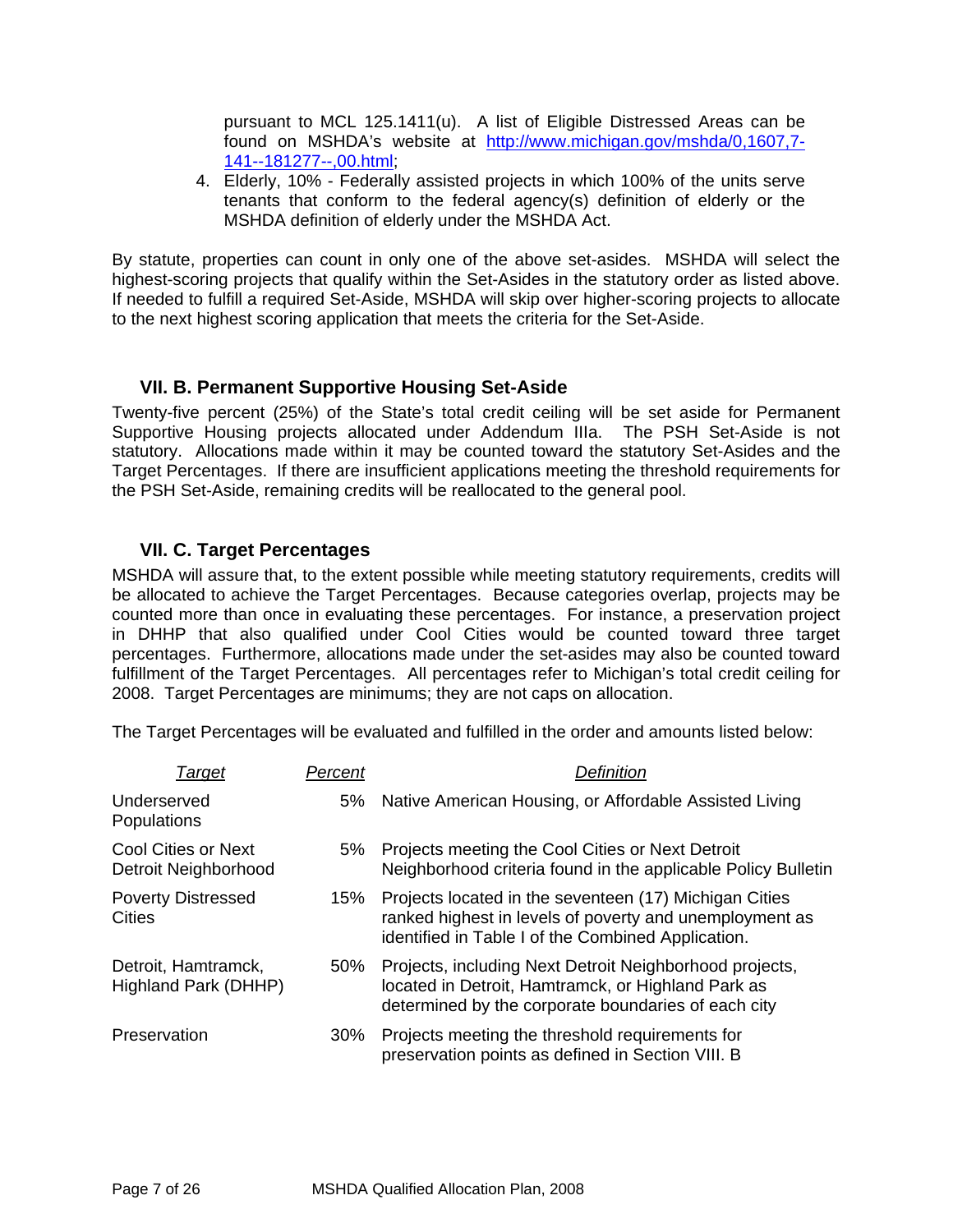<span id="page-7-0"></span>If needed to fulfill a Target Percentage, MSHDA will skip over higher-scoring projects to allocate to the next highest scoring application that meets the criteria for the Target Percentage. Should the award to a particular higher-scoring project be impossible because it would require more credits than are available, MSHDA may skip over that project to a lower-scoring project that could be fully funded with the remaining credits.

# **VII. D. Reallocation and national pool**

With the exception of the nonprofit set-aside, if the LIHTC allocated falls below the set-aside threshold by October 1 of the year in which that credit amount is authorized, MSHDA may reapportion unallocated LIHTC amounts thereafter.

In the event that credits are returned or the state receives credits from the national pool, MSHDA may carry such credits forward, make an award to any project application (subject only to the nonprofit set aside), or a combination of both.

# **VIII. Eligibility Requirements**

When an application is received, it will be reviewed for eligibility to be scored and evaluated. In order to be eligible for scoring and evaluation, certain threshold requirements must be met for all projects, unless otherwise stated in any Addenda or Policy Bulletins, or waived.

Determination of eligibility does not entitle an applicant to an allocation of LIHTCs.

The application must be made on a completed form prescribed by MSHDA, including the mandatory exhibits prescribed below and in the Combined Application. Required documents must be tabbed in the order found in Addendum I to the Combined Application.

MSHDA will evaluate proposals in accordance with Threshold Requirement and Scoring Criteria. Proposals not meeting threshold requirements will not be processed further.

# **VIII. A. General Threshold Requirements**

## *1. Permanent Supportive Housing*.

All projects with allocated tax credits (excluding elderly projects and projects using tax-exempt bond financing) will be required to target ten percent (10%) of the total units to Supportive Housing Tenants. Projects not required to include Permanent Supportive Housing may still choose to include it, particularly as a way to secure project-based vouchers or other subsidy. Projects are not required to provide onsite supportive services or a service coordinator. Owners must demonstrate a partnership with a local lead agency and complete an Inclusion Plan; both the agency and Plan must be approved by MSHDA. At a minimum, Inclusion Plans must include:

(a) A description of how the project will meet the needs of the targeted tenants including access to supportive services, transportation, proximity to community amenities, etc.

(b) A description of the experience of the local lead agency and their capacity to provide access to supportive services, and to maintain relationships with the management agent and community service providers for the duration of the compliance period.

(c) A Memorandum of Understanding (MOU) between the developer(s), management agent and the lead local agency. MSHDA may at its discretion extend the deadline for the MOU. The MOU will include: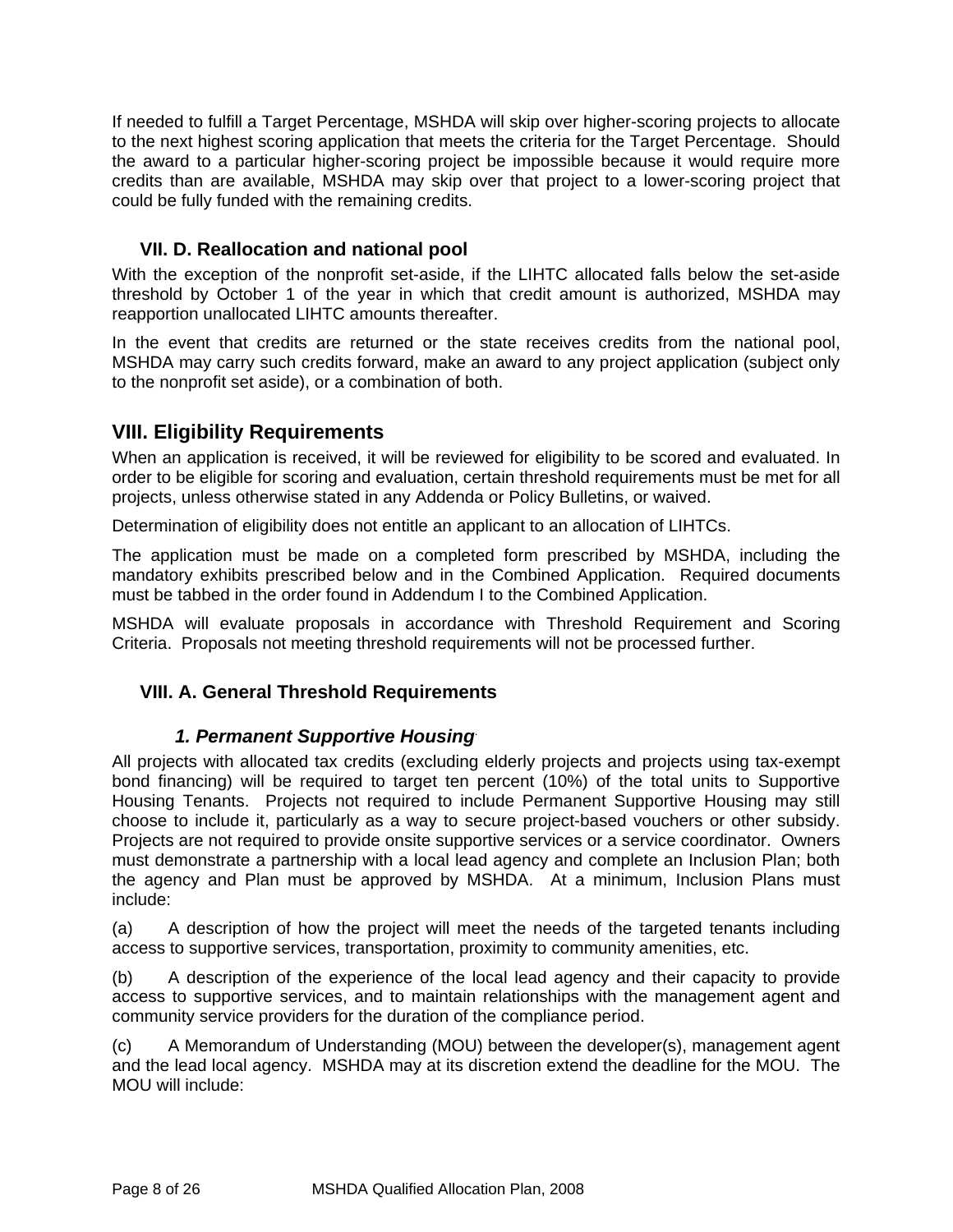<span id="page-8-0"></span>(i) A commitment from the local lead agency to provide, coordinate and/or act as a referral agent to assure that supportive services will be available to the targeted tenants.

(ii) The referral and screening process that will be used to refer tenants to the project, the screening criteria that will be used, and the willingness of all parties to negotiate reasonable accommodations to facilitate the admittance of persons with disabilities into the project.

(iii) A communications plan between the project management and the local lead agency that will accommodate staff turnover and assure continuing linkages between the project and the local lead agency for the duration of the compliance period.

(iv) Acknowledgment of the property's rent structure and a description of how Supportive Housing tenants may access rental assistance, should they require it, to afford the apartment rents.

(d) Certification that participation in supportive services will not be a condition of tenancy.

(e) Agreement that for a period of sixty (60) days after certificate of occupancy, the required number of units for persons with disabilities will be held vacant other than for such population(s).

(f) Agreement to maintain a separate waiting list for persons with disabilities and prioritizing these individuals for any units that may become vacant after the initial rent-up period, up to the required number of units.

(g) Agreement to affirmatively market to persons with disabilities.

(h) Agreement to include a section on reasonable accommodation in property management's application for tenancy.

(i) Agreement to accept Section 8 vouchers or certificates (or other rental assistance) as allowable income as part of property management income requirement guidelines for eligible tenants and not require total income for persons with rental assistance beyond that which is reasonably available to persons with disabilities currently receiving SSI and SSDI benefits.

(j) A description of how the project will make the targeted units affordable to persons whose incomes are limited to those from a disability-based source.

Additional requirements are listed in the Permanent Supportive Housing Inclusion Plan Requirements (Addendum VI). Owners will agree to complete the requirements of this subsection within 120 days after the award of LIHTC. Notwithstanding this requirement, for preservation projects, the Applicant will not be required to displace any current tenants but shall be required to comply with this requirement as units turn over and become available for occupancy so long as compliance with this requirement does not occasion an event of noncompliance under other applicable federal law or regulations under which a project is operated or is receiving federal subsidy.

Projects will be regularly monitored by MSHDA's Supportive Housing Division to determine the percentage of units occupied by Supportive Housing Tenants.

# *2. [Reserved]*

### *3. Affirmative Fair Housing Marketing Plan*

Submission of an Affirmative Fair Housing Marketing Plan consistent with MSHDA requirements.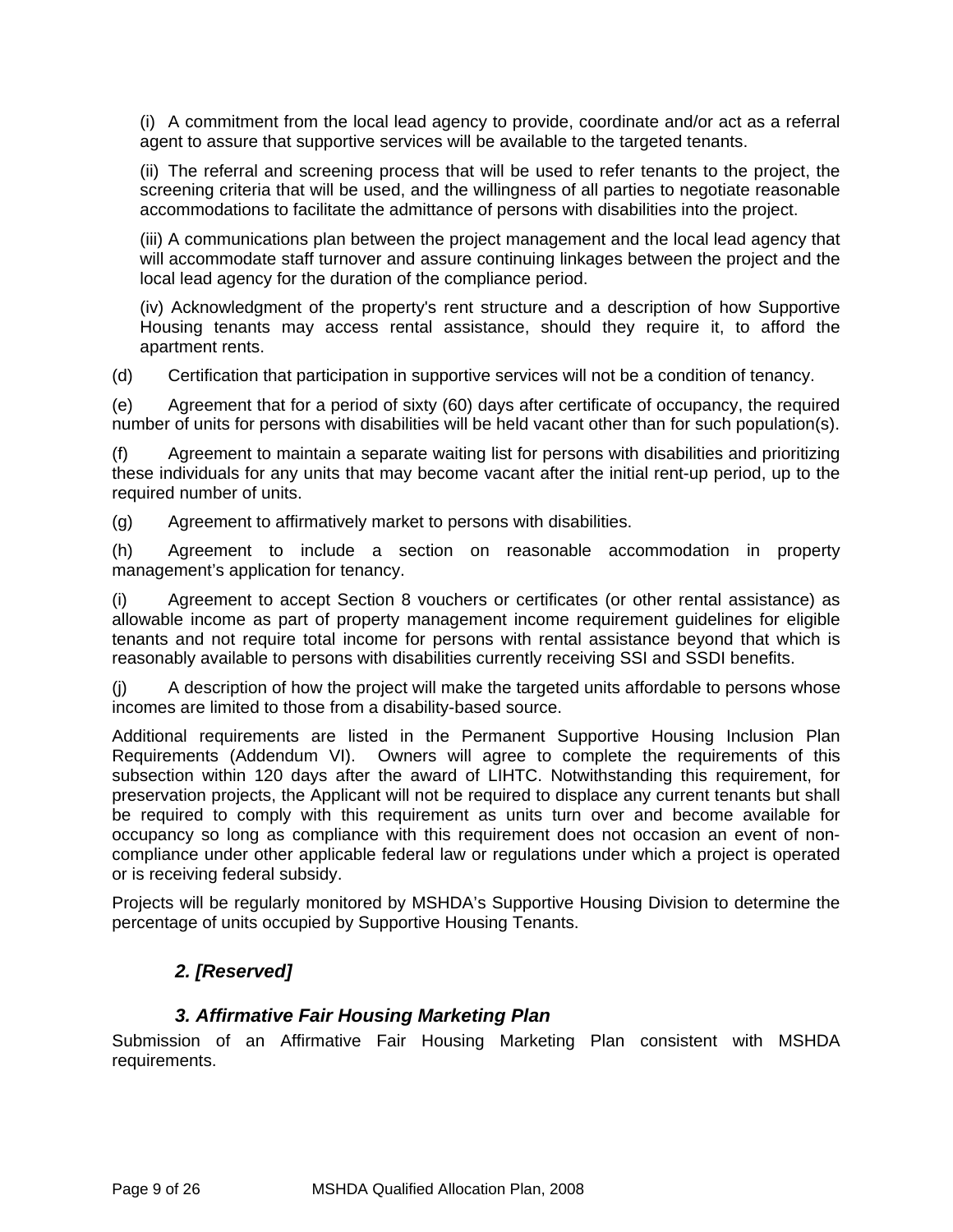### *4. Site control*

<span id="page-9-0"></span>Evidence of site control by the Applicant, as evidenced by an option to purchase, letter of intent or term sheet, land contract, offer to purchase, purchase agreement, long-term lease or other appropriate documentation, and ability to keep same for 120 days from the application due date. If site control is vested in an entity other than the anticipated owner, the control must be unilaterally assignable to the proposed owner. Site control documents must clearly identify the physical location of the property (i.e. property address, full legal description or plat map identifying street names) and be consistent with the rest of the development information provided in the application including the title insurance commitment.

### *5. Zoning*

Evidence from the municipality of the property's current zoning designation and what, if any, steps are in process to obtain proper zoning for the proposed development.

### *6. Environmental*

Submission of an environmental review in accordance with the current MSHDA Environmental Review Standards together with a remediation plan, if necessary, with estimated costs outlined in detail and accounted for in the Sources and Uses Statement. Projects may be rejected if the environmental review and/or supporting documentation do not meet MSHDA's standards or if MSHDA determines additional testing or modifications to a remediation plan are necessary.

### *7. Utilities*

Evidence from the municipality and/or utility companies regarding the availability of all utilities – electricity, gas, water and sewer.

### *8. Debt financing*

Evidence of submission of application(s) to a mortgage lender(s) stating the amount of the loan, terms, and interest rate for all sources of financing. In the case of a Rural Housing Service (RHS) project, an original letter signed by an official of RHS; in the case of conventional financing, original documentation from the lender(s) stating that a formal application for construction and permanent financing has been submitted and is under serious consideration; and in the case of an Authority financed project, evidence that the project has passed initial determination.

#### *9. Market study*

A market study completed in accordance with MSHDA's guidelines that indicates the housing needs of low-income individuals in the area to be served.

#### *10. Pro-forma*

Pro-forma financial projections for the 15-year compliance period submitted on a form and in the format prescribed by MSHDA.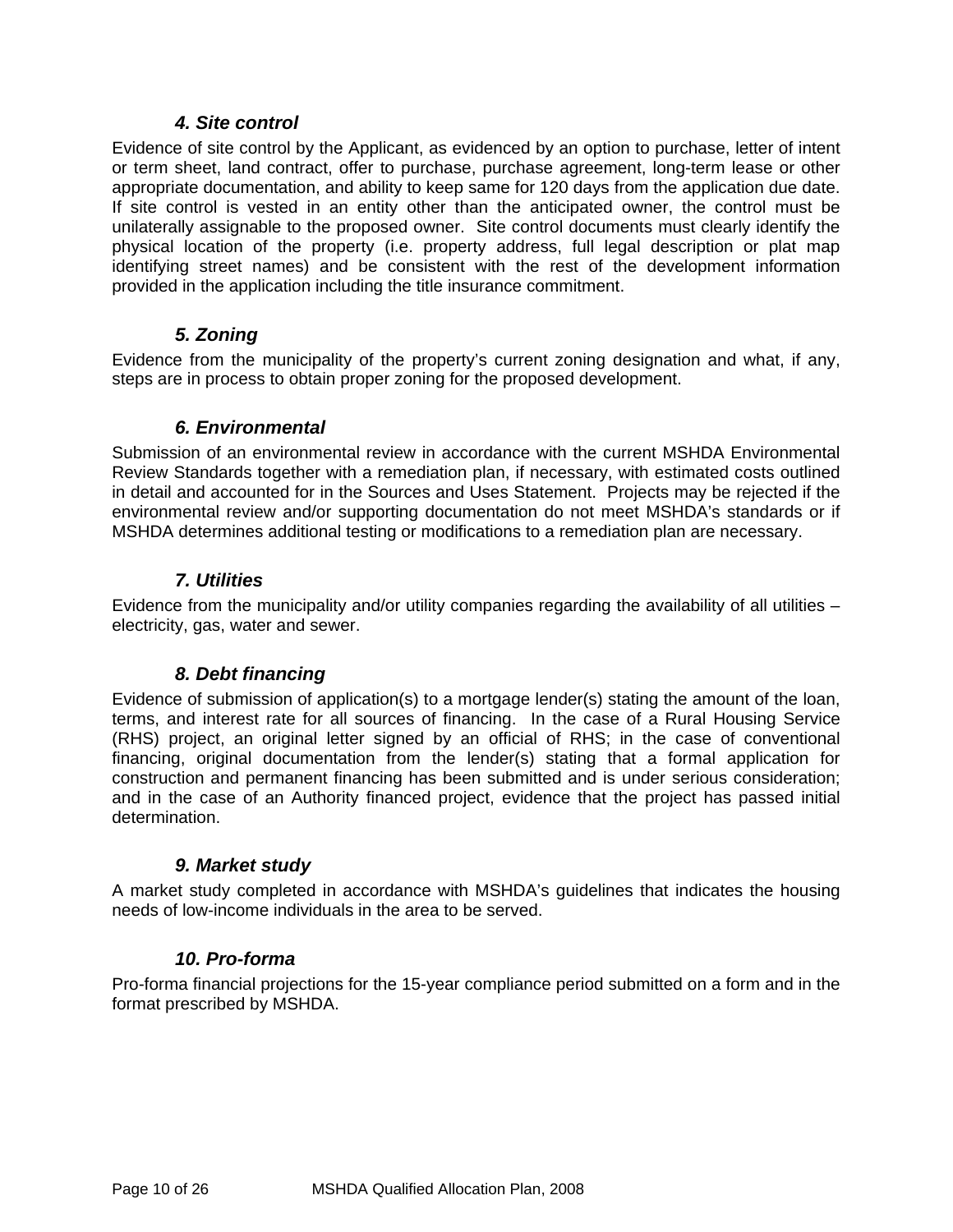### *11. Sources and Uses*

<span id="page-10-0"></span>Statement of Sources and Uses of funds submitted on a form and in a format prescribed by MSHDA. Applicants must list all persons or entities who will receive more than \$100,000 of the developer fee.

#### *12. Financial statements*

Financial Statements of the Applicant and Contractor that meet the applicable MSHDA Policy Bulletin and demonstrates adequate professional and financial capacity.

#### *13. Title Insurance commitment*

Title Insurance Commitment dated within six months of the application due date. For projects located on federally recognized American Indian reservations, MSHDA may accept, in lieu of the title insurance commitment, an attorney's opinion letter describing chain of title and land control.

Applicants must assure that the name of the entity that owns the property matches with the site control documents, that the entity to be insured is correct, and that all parcels of property under land control exactly match up and are properly identified. The title insurance commitment must contain an original signature of the authorized title insurance company agent or employee.

### *14. Non-profit certification*

For purposes of qualifying under the nonprofit set aside, at least one nonprofit entity involved in a project (including through a qualified corporation) must:

(a) be qualified under Section 501(c)(3) or (4) of the IRS Code,

(b) materially participate, as defined under federal law, in the acquisition, development, ownership, and ongoing operation of the property for the entire compliance period,

- (c) have as one of its exempt purposes the fostering of low-income housing, and
- (d) be a managing member or general partner of the ownership entity.

MSHDA reserves the right to make a determination that the nonprofit owner is not affiliated with or controlled by a for-profit entity (other than a qualified corporation).

#### *15. Project narrative*

A detailed and complete narrative description of the project which includes the type of project; location; prior LIHTC status, if any; type of financing; tenants served, bedroom mix; local, federal or state subsidies, if any; and any other relevant descriptive information. Applicants are encouraged to provide as much additional detail and background information about the proposed project as possible.

#### *16. Acquisition transfer*

For acquisition/rehabilitation involving properties currently regulated by another government body (including HUD, RHS, or MSHDA), statement of the requirements for such approval, how the Applicant intends to meet them consistent with the LIHTC timetables, and evidence that the transfer application has been submitted.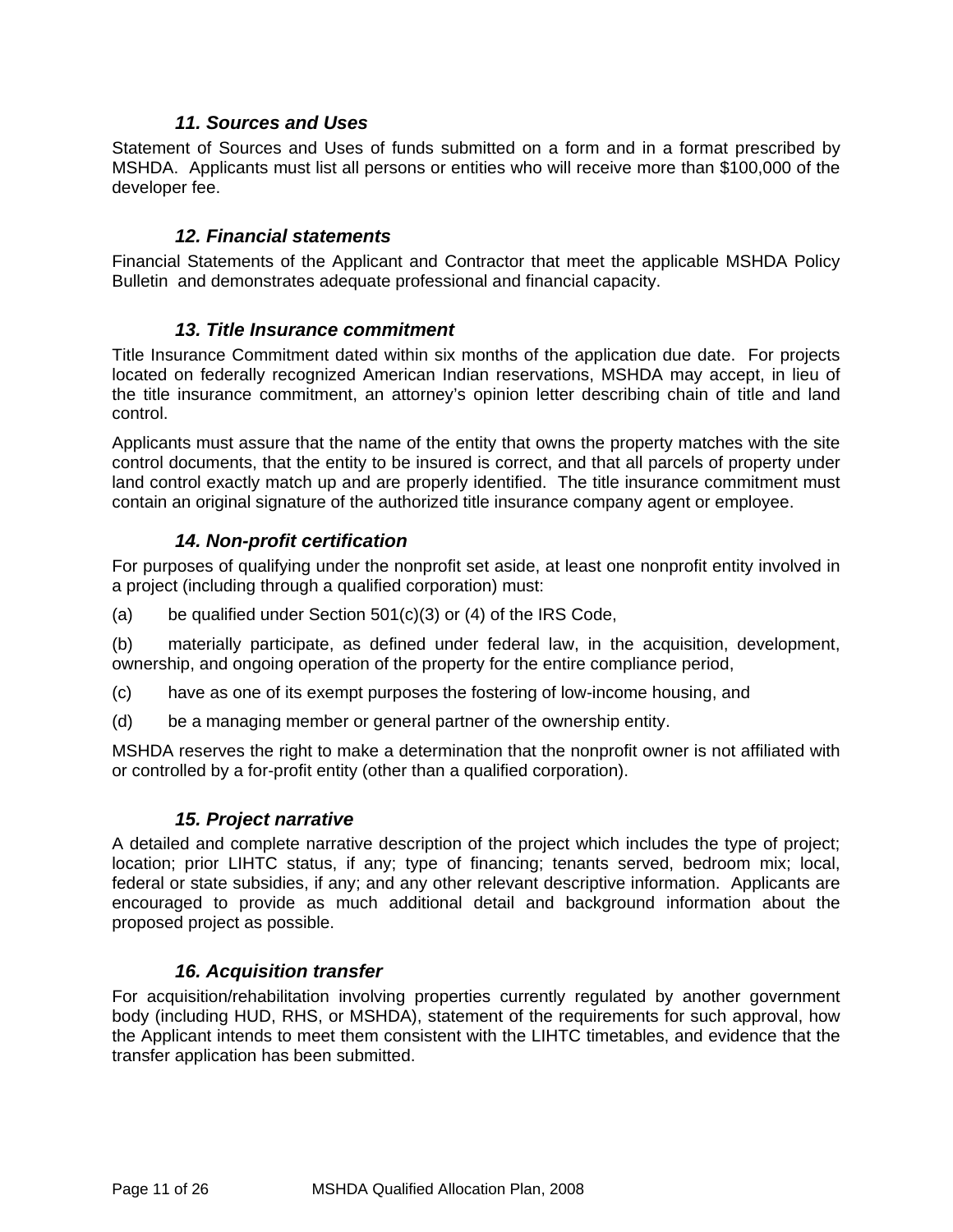### *17. High-speed Internet*

<span id="page-11-0"></span>Certification from the architect and Applicant that:

- (a) All units will be equipped with high-speed Internet capability, either by connecting each unit to a separate data network using Category 5e wiring, by installing a wireless Local Area Network (LAN) server and providing each unit with at least one wireless LAN card, or by installation of cable service to the project and to each unit, and
- (b) The project will have an active internet connection between the project and a local internet service provider. In the event that there is no local Internet service provider in the area, the Applicant and architect must provide a written certification that states that a local Internet service provider is not available to service the project at this time and the Applicant must agree to provide such service once it becomes available.

An Applicant is not responsible for monthly subscription fees associated with individual service to a tenant in an individual unit.

### *18. LIHTC equity investor pricing letter*

A non-binding letter of interest for LIHTC from one (1) equity investor stating the amount of credit including the price per dollar of credit and the general terms and conditions of investment in the event the equity investor commits to the project. (For an equity requirement relating to carryover allocations, see Section [XIII](#page-19-1).)

#### *19. Green Community/New Urbanism*

Evidence of incorporation of Green Community/New Urbanism elements in the project as set forth in the Green Community/New Urbanism Criteria Checklist found in the Addenda portion of the Combined Application. Unless otherwise stated in the Checklist, items marked "mandatory" apply to all Applicants.

### *20. Waiver of Qualified Contract*

By submitting an application for LIHTCs, all Applicants waive the right to request a qualified contract under Section 42(h)(6)(E)(i) of the Internal Revenue Code. Thus, MSHDA's required extended use commitment shall not terminate at the end of the compliance period, but is instead a minimum of 30 years.

### *21. Vouchers and Public Housing*

A written statement signed by the Applicant stating:

- it will give priority to persons whose names are on appropriate Public Housing or Housing Choice Voucher waiting lists maintained by a Public Housing Commission (PHC) or Public Housing Authority (PHA) in the area in which the project is located, and
- it will make ongoing efforts to request that the PHC and/or the PHA make referrals to the project, or place the relevant project information on any listing the PHC or PHA makes available to persons on their waiting lists.

A copy of the written statement and documentation of ongoing efforts as evidenced by a referral agreement or other appropriate memorandum of commitment must be kept on file at the development's office and available for compliance inspection and review at all times.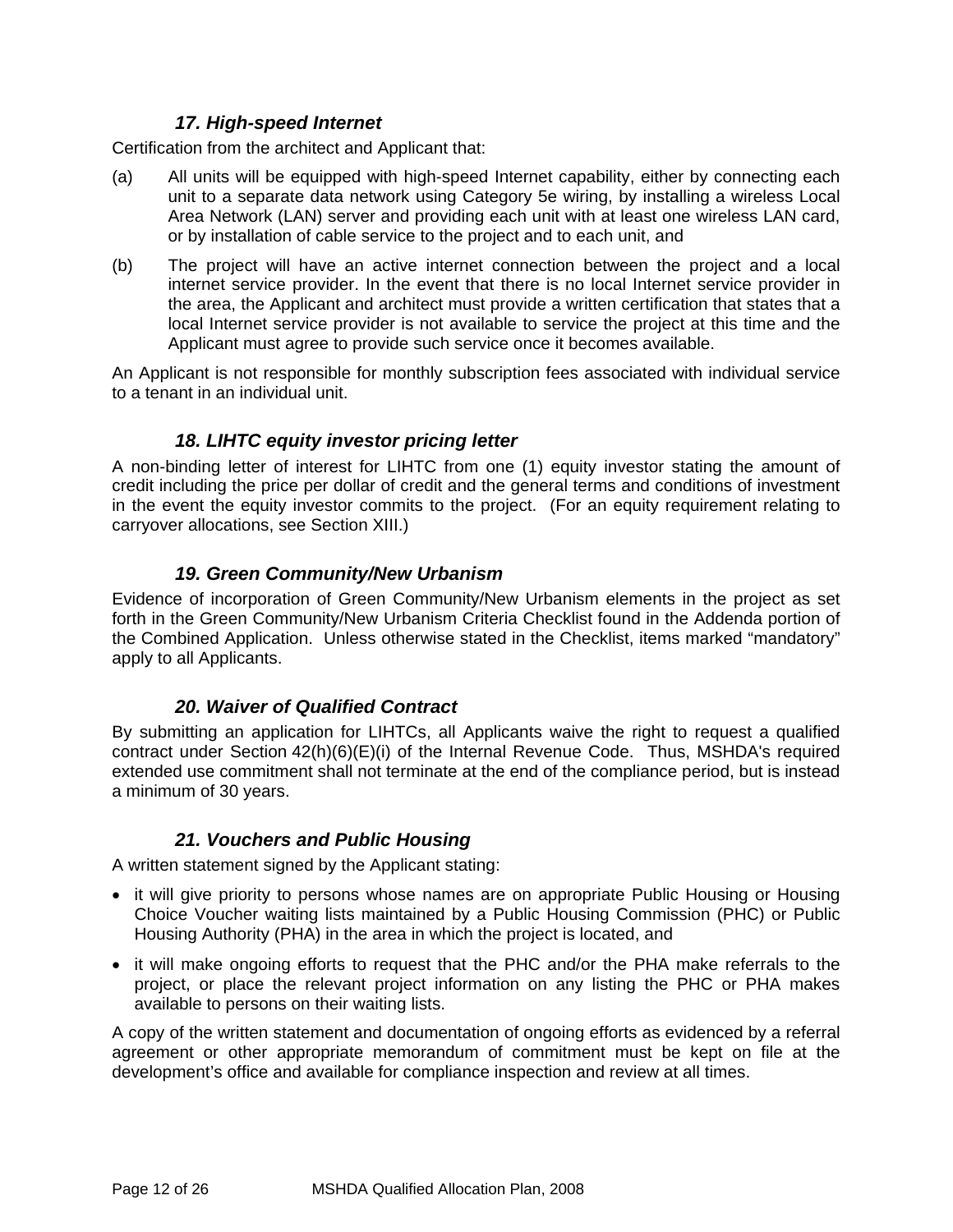## *22. MSHDA financing signage*

<span id="page-12-0"></span>A statement of certification that if the Applicant is awarded LIHTC it shall post signage at the project construction site listing MSHDA as a financing source.

#### *23. Development team capacity*

The development team must demonstrate professional and financial capacity to plan, build, market, and operate the proposed development. The performance record of the Applicant, consultant, architect, management agent and contractor will be measured by the quality and quantity of previous development(s); design, construction and property management efforts; and affirmative action records. Each team member is expected to demonstrate satisfactory prior experience on projects of similar scale and complexity; to have satisfactory professional references; and to devote sufficient staffing and resources, including financial resources, to complete the proposed development.

The Applicant and contractor will be evaluated for creditworthiness and financial capacity. The composition of a non-profit Applicant's Board of Directors and the tenure of its respective members will be given significant consideration.

If a development team member does not have satisfactory prior experience or adequate financial capacity, a written plan must be submitted to outline how these deficiencies in experience and financial capacity will be rectified.

## **VIII. B. Threshold Requirements – Preservation Projects**

<span id="page-12-1"></span>'Preservation' applies to the acquisition and renovation of existing properties. Adaptive reuse projects and entirely vacant residential buildings will be considered new construction. Only Preservation projects that meet these threshold requirements may receive points for preservation.

### *1. Eligible preservation projects*

Eligible preservation projects include those with any of the following elements:

- a. *Government financing* from HUD (including Section 236, Section 8, HOPE VI, and Section 202), USDA Rural Development (including 515), or MSHDA;
- b. *Other below-market financing,* defined as a below market federal loan as defined in Section 42 of the IRS Code;
- c. *Previous government funding* of at least \$100,000; or
- d. *Year 15 LIHTCs,* allocated in 1994 or earlier.

Projects with federal assistance must retain the assistance. Prepayment of a HUD loan and conversion to enhanced vouchers may qualify as retainer of assistance if the applicant demonstrates to MSHDA's satisfaction that such conversion is necessary to enhance the property's long-term affordability and if the property will remain viable even after normal attrition of enhanced vouchers.

The application's submitted Capital Needs Assessment ("CNA") must indicate a need for at least \$10,000 per unit in rehabilitation hard costs.

### *2. Real estate taxes*

Projects not providing proof of tax abatement must provide a copy of the most recent tax bill.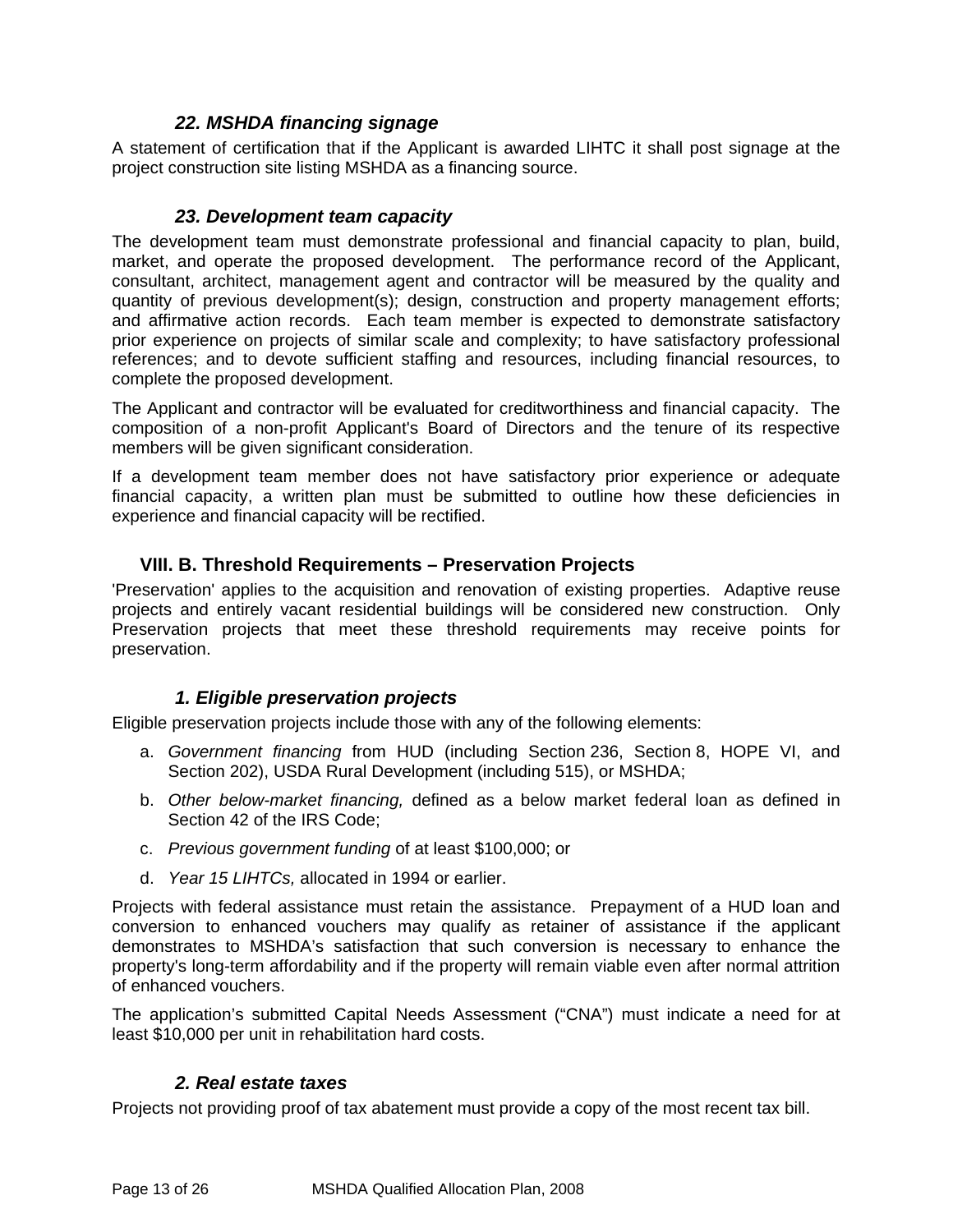## *3. Capital Needs Assessment ("CNA")*

<span id="page-13-0"></span>Applicants must provide a CNA prepared by an independent third party in a form and manner approved by MSHDA. In the event the extent of rehabilitation requires the preparation of architectural plans and specifications, a copy of the cover sheet of such plans signed by the Applicant's Architect, a trade payment breakdown prepared by the General Contractor, along with a certification from the Applicant's architect's stating the necessity to prepare plans and specifications instead of a CNA will be permitted.

MSHDA staff or a contracted third party may conduct site reviews of any preservation application in order to review the validity of the CNA. If MSHDA determines the CNA is materially inaccurate, MSHDA may reject the CNA or the entire application.

## *4. Project must be 'at risk'*

Projects must either:

- a. Be within five years of any permitted prepayment or equivalent loss of low income use restrictions; or
- b. Preserve already existing low income units provided the rehabilitation will repair or replace components that are:
	- i. In immediate need of repair or replacement; or
	- ii. Either substantially functionally obsolete or being improved to provide modifications or betterments consistent with new building code requirements and MSHDA's Design Requirements.

### *5. Improving the site*

Owners will complete the following as appropriate for their project and if funding permits:

- a. Improve *site amenities and common areas* by upgrading or adding a freestanding community building, making repairs and additions to landscaping, adding new site amenities such as playgrounds, and repairing parking areas.
- b. Improve *building exteriors* by replacing deteriorated siding, replacing aged roofing, adding gutters and downspouts, and adding new architectural features to improve appearance.
- c. Upgrade *unit interiors* by replacing flooring, installing new cabinets and countertops, replacing damaged interior doors, replacing light fixtures, and repainting units.
- d. Replace and upgrade *mechanical systems and appliances* including HVAC systems, water heaters and plumbing fixtures, electrical panels, refrigerators, and ranges.
- e. Improve *energy efficiency* by replacing inefficient doors and windows, adding additional insulation in attics, and upgrading the efficiency of mechanical systems and appliances.
- f. Improve *site and unit accessibility for persons with disabilities* by making necessary alterations at common areas, alterations at single story ground floor units, adding or improving handicapped parking areas, and repairing or replacing sidewalks along accessible routes.

## *6. Properties ineligible for Preservation*

Preservation projects are ineligible if they: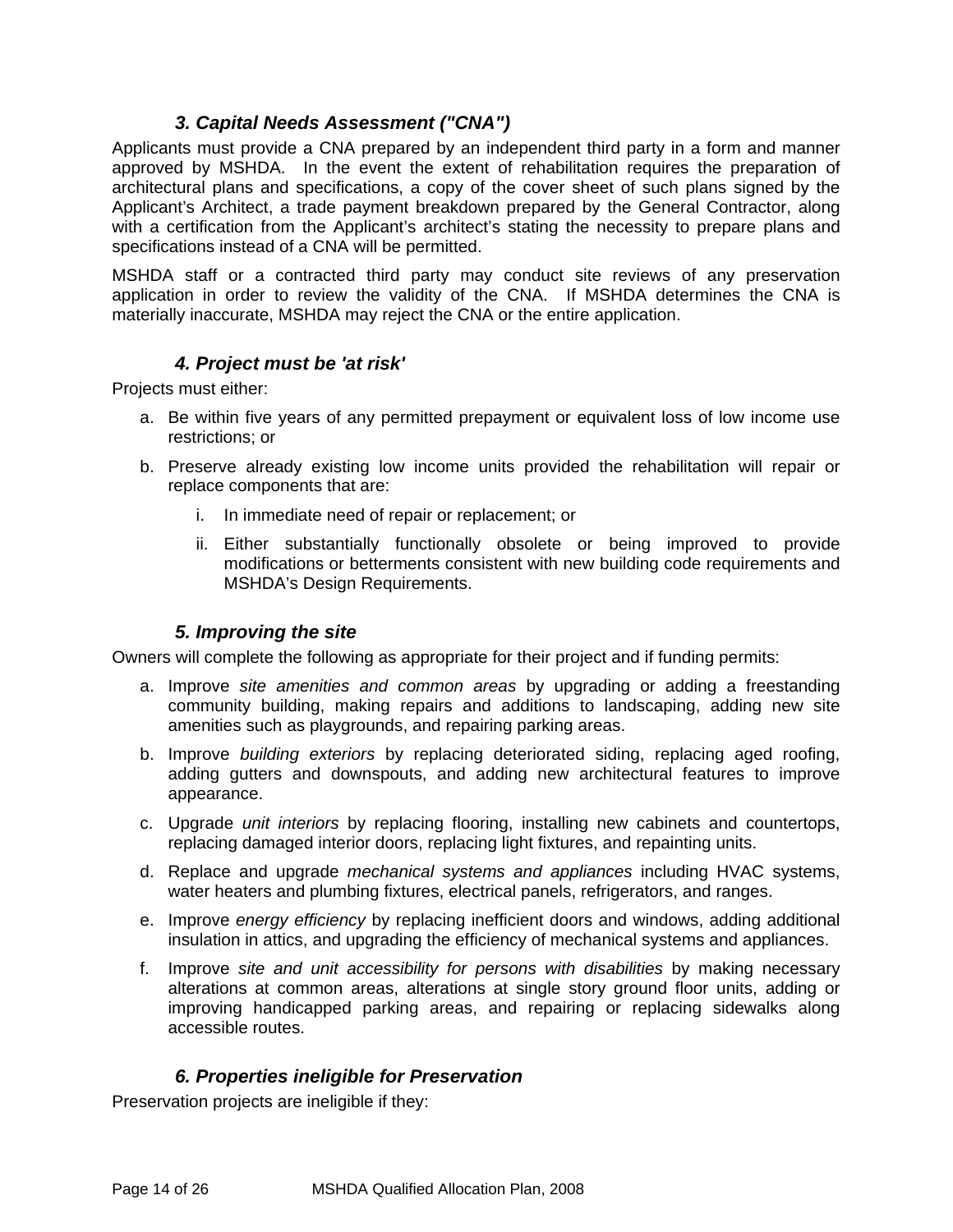- <span id="page-14-0"></span>a. Are deteriorated to the point of requiring demolition (except HOPE VI or other redevelopment of public housing) , or
- b. Have completed a full debt restructuring under the Mark to Market process within the last five (5) years.

## **VIII. C. [Reserved]**

#### **VIII. D. Disqualification of Development Team**

Each Applicant shall submit information regarding its entire "Development Team," defined as any of the following (without limitation): (i) the Applicant entity, (ii) the proposed owner, (iii) principal(s) of the owner or Applicant, (iv) the developer, (v) the general contractor, (vi) the Applicant's development or syndication consultants, (vii) the property management company, (viii) any related party(ies) or entities in the seller of any land or property. For this purpose, a related party or entity is considered to be related if one party or entity directly or indirectly has the ability to control the other party or exercise significant influence over the other party in making financial and operating decisions.

Applicants shall submit (a) a list of all tax credit developments the Development Team has participated in as a Principal in the three (3) years preceding the application, and (b) a statement concerning any felony criminal convictions, indictments, and pending criminal investigations of all Development Team members, and details of each circumstance, unless otherwise prohibited by court order, statute or regulation.

Proposals submitted wherein any member of the Development Team (w) has been determined to be in default or in major non-compliance with LIHTC or any other MSHDA program, (x) has been debarred or suspended from any MSHDA, HUD, or Rural Housing programs, (y) is in foreclosure or been foreclosed, or (z) is under felony investigation, indicted or been convicted of a felony, will automatically be disqualified until the event or events of default, debarment, suspension, foreclosure, non-compliance, or other legal action are corrected or resolved.

MSHDA has the sole and absolute discretion to determine those parties ineligible for LIHTC due to non-compliance or disqualification status.

### **IX. Selection Criteria**

#### **IX. A. Administrative review**

MSHDA may reject applications with material errors in documentation, incomplete information, or inconsistency.

If an otherwise eligible project faces possible rejection because of an administrative or technical oversight by the Applicant, MSHDA may request additional material for clarification purposes. Determinations of correctible, administrative, or technical errors are at the sole discretion of MSHDA. Requested materials must be submitted within 5 business days of the date of notification by MSHDA.

MSHDA will promptly notify administratively rejected applicants.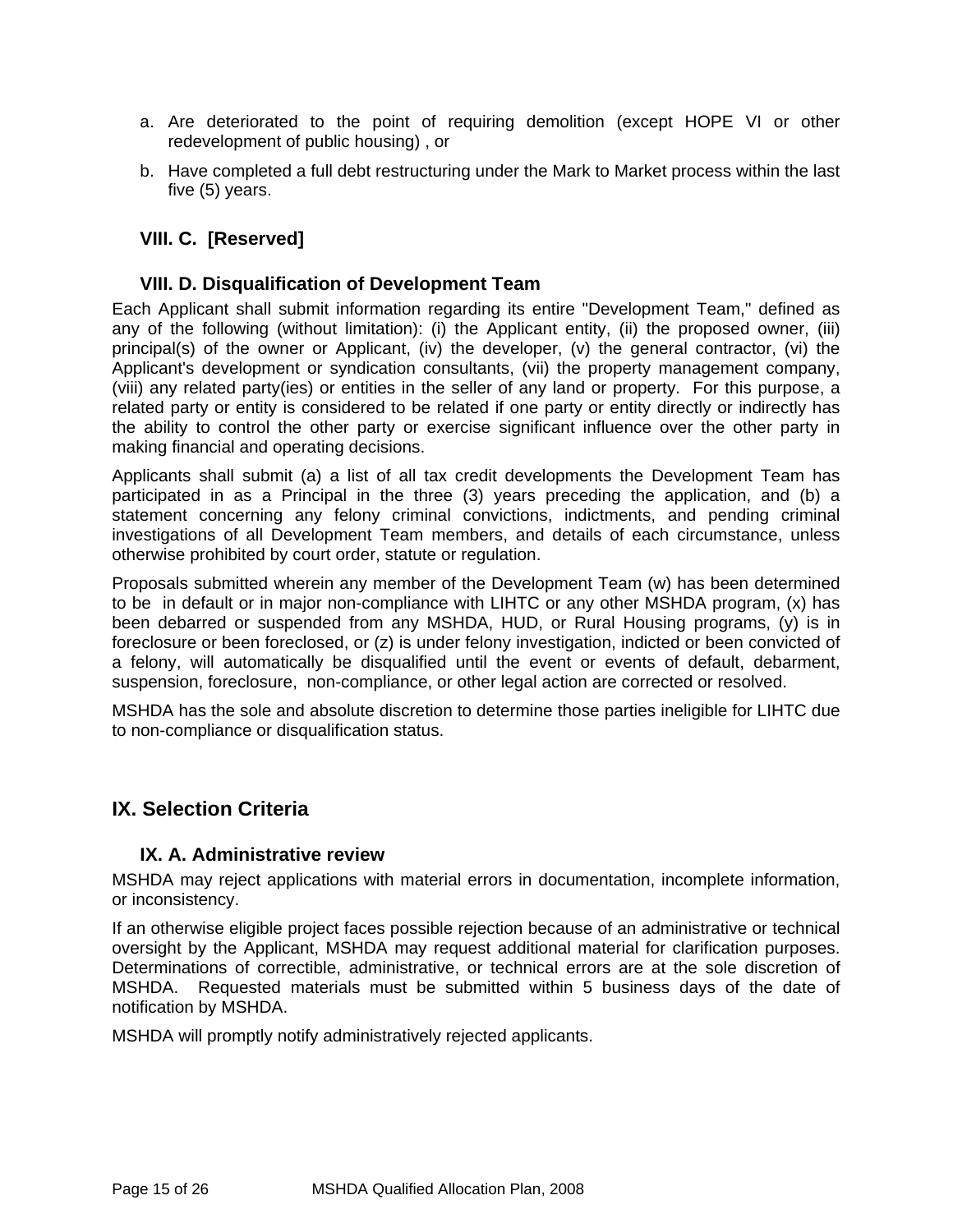#### **IX. B. MSHDA's selection**

<span id="page-15-0"></span>MSHDA will evaluate applications for LIHTC in accordance with the requirements of federal and state law and the QAP based on a competitive scoring process. Under no circumstances will any application subject to a competitive scoring process give rise to an entitlement or legal right to an allocation of LIHTCs. The allocation of LIHTCs shall be entirely at the discretion of MSHDA. MSHDA may rescind a reservation of LIHTC if a change occurs to a project that, when re-evaluated, causes the project's score to fall below its original position in the ranking.

For specific point amounts, refer to the Scoring Summary.

### **IX. C. Tiebreakers**

If two projects have identical scores, MSHDA will select between them according to this order of priority: greater readiness to proceed; greater number of Permanent Supportive Housing units; lowest amount of LIHTC per unit.

## **X. Underwriting Standards**

MSHDA will perform an evaluation of the project costs to determine reasonableness as compared to other projects in similar areas. Generally, costs in excess of 110% of the Department of Housing and Urban Development's 221(d)(3) Mortgage Limit for the area will not be permitted to be included in eligible basis (although such costs are not prohibited). However, in unusual and well-documented cases, costs in excess of these limits may be included in eligible basis, at the sole discretion of MSHDA. Such waiver requests must be submitted prior to application due date.

In making its determination of the LIHTC dollar amount necessary for the financial feasibility of a project and its viability as a qualified low income housing project throughout the credit period, MSHDA will consider the sources and uses of funds and the total financing planned for the project, and any proceeds or receipts expected to be generated by reason of tax benefits.

HOWEVER, SUCH A DETERMINATION BY MSHDA SHALL NOT BE CONSTRUED TO BE A REPRESENTATION OR WARRANTY AS TO THE FEASIBILITY OR VIABILITY OF THE PROJECT.

### **X. A. Development fees**

Development fees for projects will be the lesser of (i) \$1,000,000 (\$2,000,000 for projects using tax-exempt bond financing), or (ii) the amount calculated as follows:

- For acquisition/rehabilitation or preservation projects:
	- o Of 49 units or fewer, 15% of the total development cost minus its developer fee, developer overhead, and developer consultant fee (collectively, "Exclusions").
	- $\circ$  Of 50 units or more, (x) 10% of the total acquisition cost of land and building(s), plus (y) 15% of the total development costs less total acquisition cost of land and building(s) and Exclusions.
- For new construction projects, 15% of total development costs minus Exclusions.

If an existing project is split into two or more projects, the aggregate developer fee for all projects cannot exceed \$1,000,000.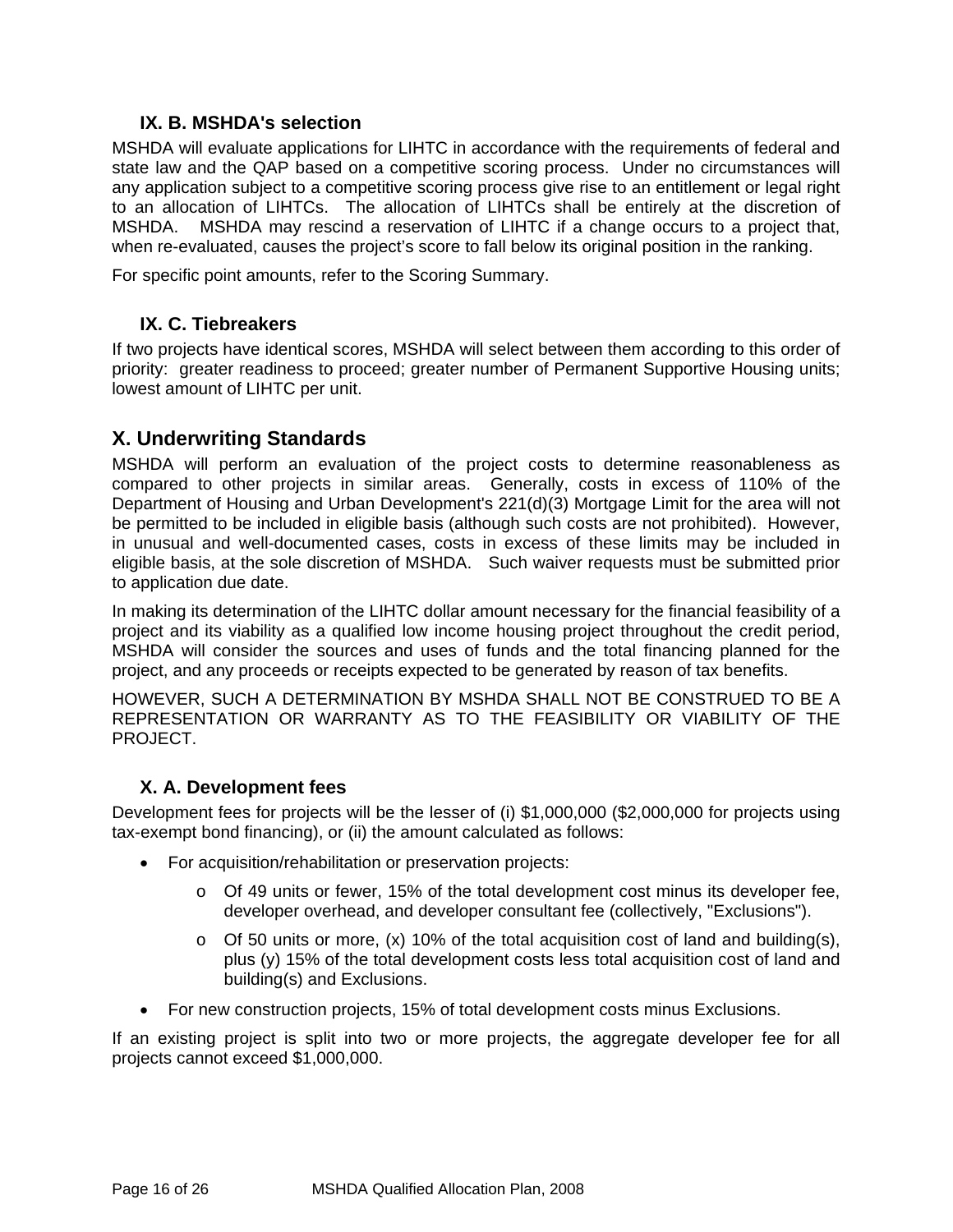<span id="page-16-0"></span>For projects involving acquisition and rehabilitation, an amount equal to at least 5% of the acquisition cost of the land and building(s) must be allocated to acquisition for purposes of attribution to the developer fee.

Developer fees can be deferred to cover a gap in funding sources as long as the entire amount will be paid within fifteen (15) years. No more than fifty percent (50%) of the total developer fee may be deferred.

## **X. B. Development Team encompassed by development fee**

The total amount of any (i) developer fees, (ii) developer guaranty fees, and (iii) consulting fees (excluding fees to a construction manager), will be no more than the maximum development fee allowed to that project.

## **X. C. Construction Contract Items**

- General Requirements 6% of construction contract, exclusive of builder profit, builder overhead and general requirements.
- Builder Overhead 2% of construction contract, exclusive of builder profit and builder overhead.
- Builder Profit 6% of construction contract, exclusive of builder profit.

Projects of 49 units or fewer may aggregate general requirements, builder overhead, and builder profit to a maximum of 20% of the construction contract.

## **X. D. Construction management**

If a construction manager is not included in the construction contract, then any construction management consulting fee must be included in and paid from the developer's fee at a maximum limit of \$50,000. Excess fees will be deducted from total development costs when performing the gap calculation.

### **X. E. Rent increases**

Rent increases for occupied units will be limited to no more than 5% per year for the first three years.

### **X. F. Identity of Interest**

If an identity of interest exists between the Applicant and the General Contractor, incentive fees may only be paid to the extent that they are included in the above mentioned fee limitations. A general contractor may act as a subcontractor and may be entitled to additional overhead and profit otherwise payable to an independent subcontractor. However, the general contractor's overhead, profit, and general requirements that may be included as allowable project costs are limited to the percentages noted above.

## **X. G. Project feasibility**

In determining the feasibility of a project over the compliance period, MSHDA has established minimum standards for operating expenses, vacancy rates, increases in operating costs and expenses, project income, debt service coverage ratio, operating reserves, and replacement reserves. Requests for use of alternative standards other than those established by MSHDA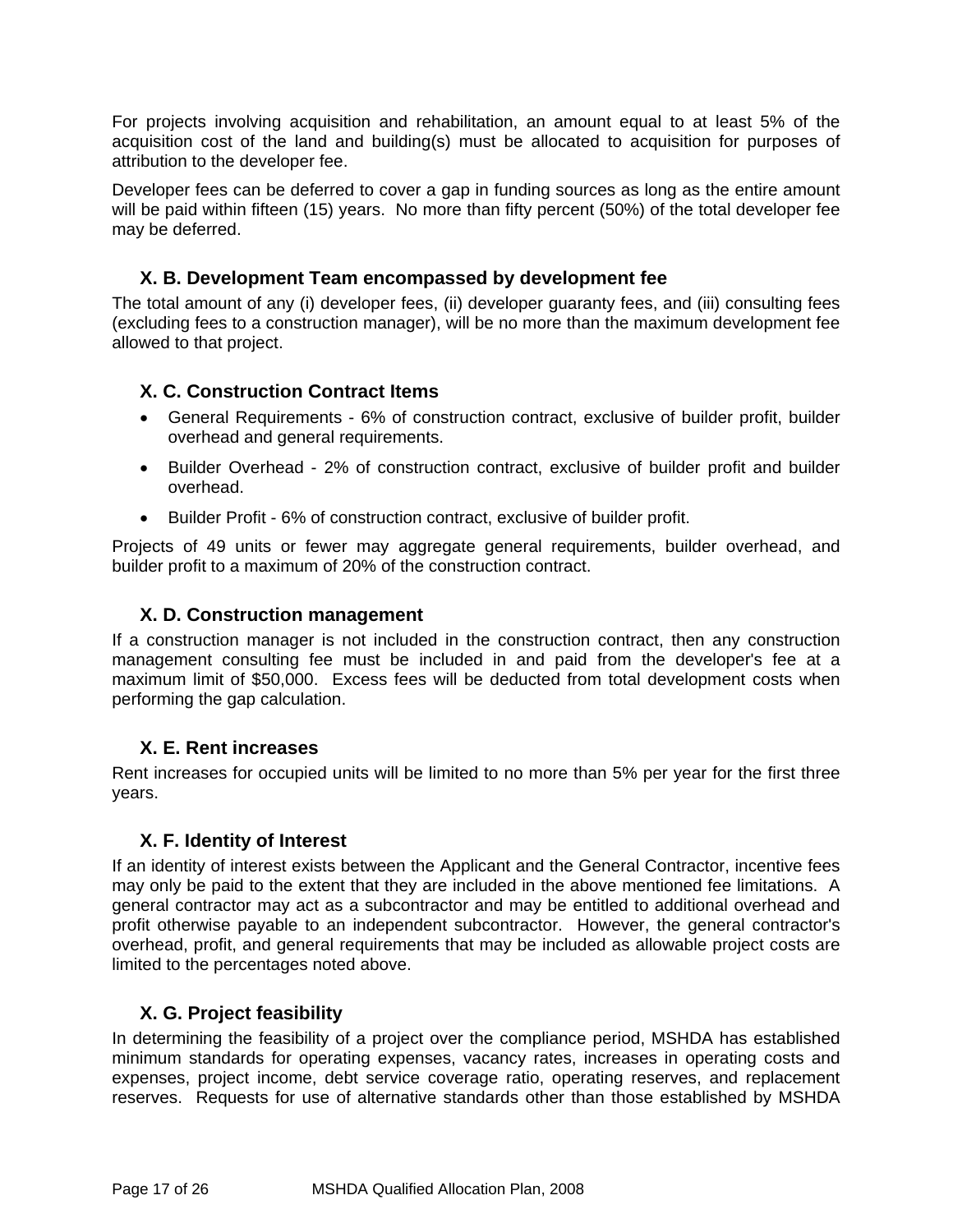<span id="page-17-0"></span>must be supported by written explanation and appropriate documentation. The use of the MSHDA minimum standards or any alternative standards for determining financial feasibility of a project is at the sole discretion of MSHDA. If MSHDA determines that the project is not financially feasible using MSHDA's minimum standards or the alternative standards, the project will not be eligible for allocation of LIHTC.

At any evaluation stage, MSHDA will consider the project's economic feasibility and financial viability over the 15-year compliance period and will consider project cost and expenses. If the project is determined not to be feasible over the 15-year compliance period, the project will be rejected.

# **XI. First Evaluation and Award of Reservations**

Project applications that include all required information and documentation in a form and manner acceptable to MSHDA, and that meet or exceed the QAP's threshold requirements will be eligible to be evaluated for receipt of a Reservation of LIHTC.

An equity gap calculation will also be performed to ensure that only the amount of LIHTC necessary to make the project feasible will be awarded. The equity gap is determined by subtracting the syndication costs, all permanent financing amounts, and any other applicable amounts from the total development cost (after deductions are made for excess fees). This total is then compared to the value of the credit based on the credit rate as of the due date of the application, the credit dollar identified in the Applicant's equity investor letter and on its qualified basis. The amount of credit awarded will be that for which the value is the lesser of the two, but in no event greater than the amount of LIHTC requested by the Applicant.

Site visits may be conducted for each application submitted. MSHDA reserves the right to ask for clarification and deny an application or rescind an award because of site location. Site acceptability is the sole and absolute determination of MSHDA.

Once MSHDA has conducted the evaluation and determined the amount of LIHTC to be reserved, it will issue a Reservation to the Applicant.

Reservations shall be valid for 120 days from the date of issuance by MSHDA, at which time all documentation required for a Commitment will be submitted to MSHDA.

MSHDA, at the time it issues the Reservation, shall notify the chief executive officer of the municipality in which the project is to be located of the proposal, and shall give reasonable opportunity for comments by the chief executive officer.

Reservations, Commitments, and/or Carryover Allocations are non-transferable either to another entity or within the same entity where there is a change in control or general partner interests, except with the express written consent of MSHDA, it being the explicit intention of the QAP to prevent one party from obtaining such a Reservation, Commitment, and/or Carryover Allocation in order to sell or broker its interest in the proposal (except for syndication purposes). Because all representations made with respect to the owner, Applicant, developer or related party or entity, or any member of the development team, their experience and previous participation are material to the evaluation made by MSHDA, it is not expected that MSHDA's consent will be granted for such transfers unless a new application is submitted and scores no less than the original application.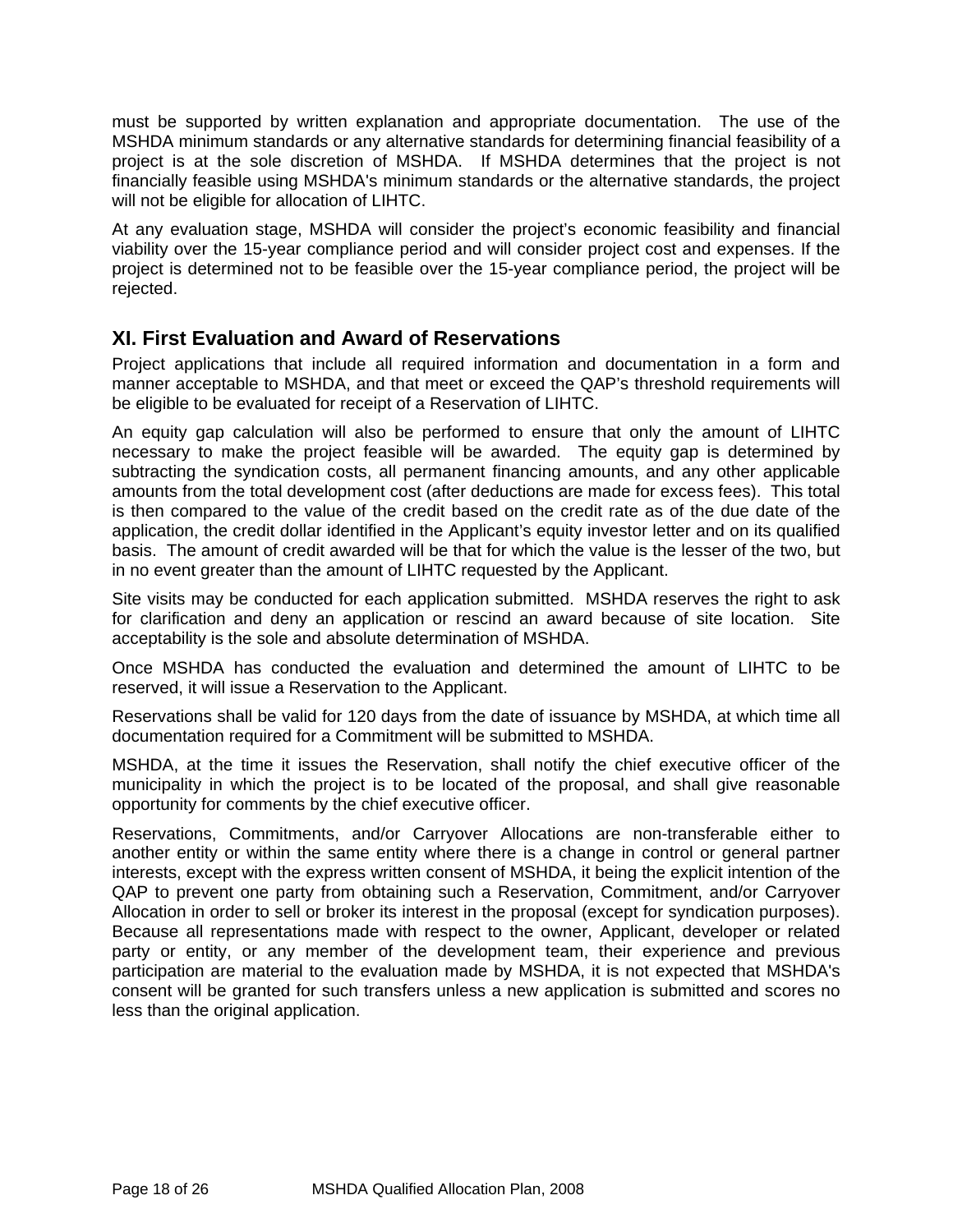# <span id="page-18-0"></span>**XII. Second Evaluation and Commitment**

Prior to the expiration of the Reservation, the Applicant must submit to MSHDA acceptable evidence of the following:

## **XII. A. Subsidy firm commitment**

Firm commitment(s) of all federal, state, and local subsidies that will apply to the project.

### **XII. B. Debt financing firm commitment**

Firm commitment(s) for construction and permanent financing (for RHS projects, a letter signed by an official of RHS which commits funds to the project; for conventional construction and permanent financing, letters of commitment from the lender which are accepted by the Applicant, or signed mortgage documents; for Authority financing, a copy of the Mortgage Loan Feasibility Resolution).

### **XII. C. Necessary local approvals**

Dated within one year of the application due date, including zoning (for preservation projects a letter from the municipality must be submitted, stating that the zoning is compatible with the proposed use of the buildings), the project specific tax abatement ordinance or an area-wide tax abatement ordinance with a qualifying resolution which meets Authority requirements, and final site plan approval. (For preservation projects, a letter from the municipality indicating that the relevant and authorized department, board or commission of the municipality has reviewed the proposal, including the level of rehabilitation work to be completed, the site, and that no further plan approvals are necessary.)

### **XII. D. Updated project information**

Updated project schedule, pro-forma financial information and sources and uses Statement.

### **XII. E. Ownership entity formed**

Formation of ownership entity (documentation received by the Department of Labor and Economic Growth's Bureau of Commercial Services, where applicable). Out-of-state entities must submit a copy of an endorsed application for certificate of authority to transact business or conduct affairs in Michigan, along with the supporting documentation submitted with the application.

### **XII. F. Appraisal of property or land**

An appraisal for all preservation projects; and for all new construction projects where there is an identity of interest between the seller and purchaser, an appraisal of the land.

All appraisals must be less than one year old. The appraisal shall be prepared consistent with the applicable Policy Bulletin to assure the most effective and efficient use of LIHTC.

### **XII. G. Program changes**

If changes to the LIHTC Program as enacted by Congress in any given calendar year so dictate, Reservations and/or Commitments of such Authority may be subject to different expiration dates depending on the nature of any changes in the federal program.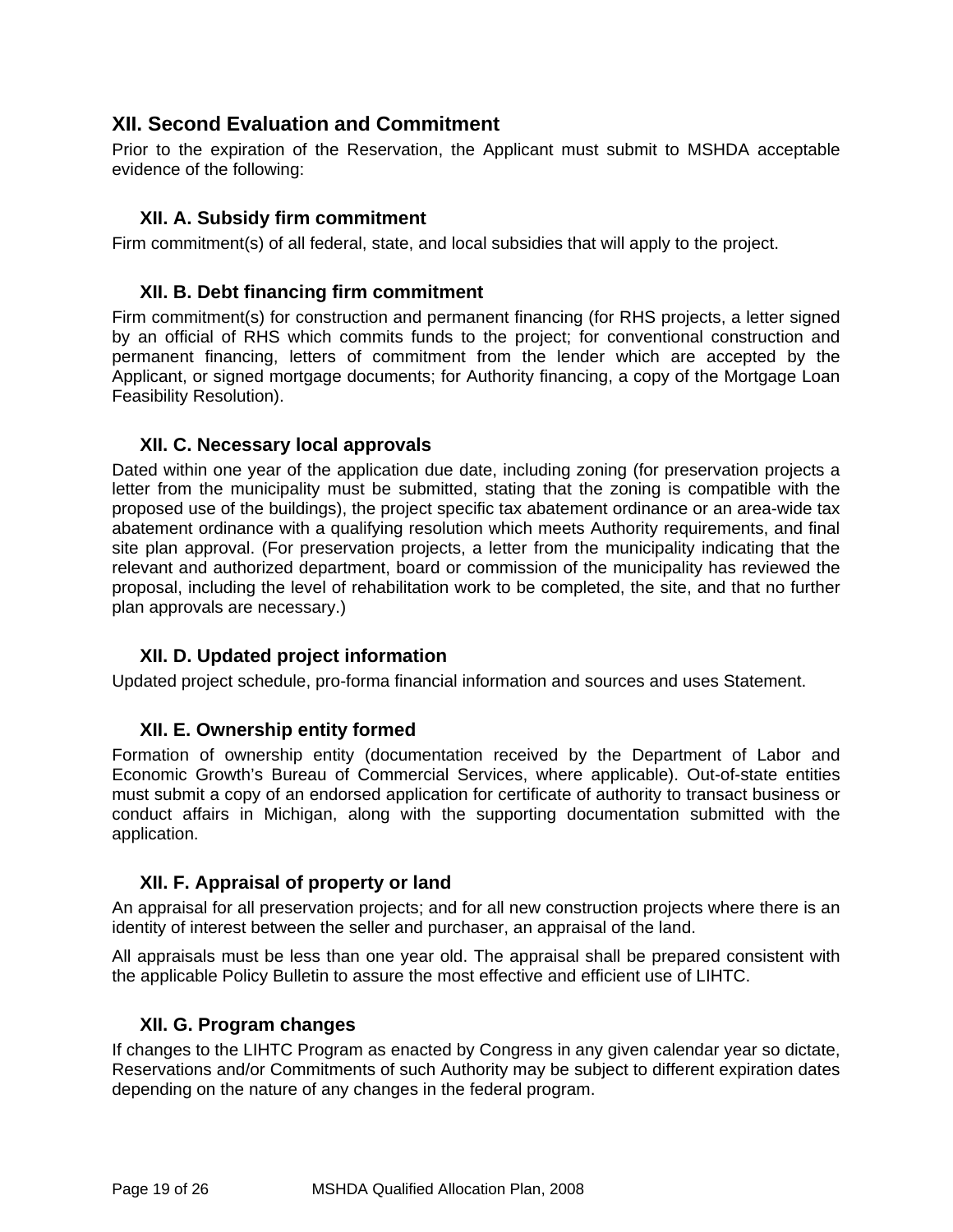# <span id="page-19-1"></span><span id="page-19-0"></span>**XIII. Carryover Allocations**

#### **XIII. A. The 10% test**

Awarded projects must provide evidence, acceptable to MSHDA and in accordance with any applicable federal regulations, from a Certified Public Accountant that more than 10% of the project's reasonably anticipated basis has been incurred:

- a) for projects receiving an allocation prior to July 1, by December 1, and
- b) for projects receiving an allocation after July 1, by six (6) months from the Carryover Allocation date.

A second financial evaluation of the project based on updated information will be conducted at the time this certification is submitted.

Along with the evidence of incurring 10% of reasonably anticipated basis, owners must also submit a letter of intent from an equity provider stating that review of the project has begun and the amount of equity to be paid. The letter must be executed by both the project sponsor and equity provider. Failure to provide such documentation will result in the allocation being rescinded.

### **XIII. B. Rescission**

In the event that a Commitment has not been issued prior to issuance of a Carryover Allocation, all requirements for the Commitment must be fulfilled within 120 days of the issuance of the Reservation or the Carryover Allocation shall become null and void.

## **XIV. Final Evaluations**

MSHDA will further evaluate the project at the time of making a Carryover Allocation and again at the date each building is placed in service, including a site visit if deemed necessary by MSHDA, to ensure that all requirements outlined in the Combined Application, applicable Addenda, Policy Bulletins and QAP have been met. In the event that an initial visit warrants subsequent visits, MSHDA will charge a fee of \$500 per subsequent visit.

In accordance with Section 42 of the IRS Code, no credit shall be allowed with respect to any building for the taxable year unless an extended LIHTC commitment is in effect as of the end of such taxable year. MSHDA uses a LIHTC Regulatory Agreement to meet this requirement. Requests for a LIHTC Regulatory Agreement must be submitted to MHSDA no later than November 1st of the year in which the project is placed in service, or the following November 1st of the following year if the owner elects to begin the LIHTC period the first year after the building is placed in service.

The placed in service application must be submitted to MSHDA on or before February 2 of the year after the project is placed in service.

When the project/building is placed in service and prior to the issuance of a Form 8609, the owner must submit to MSHDA acceptable evidence of the following:

1. Updated application.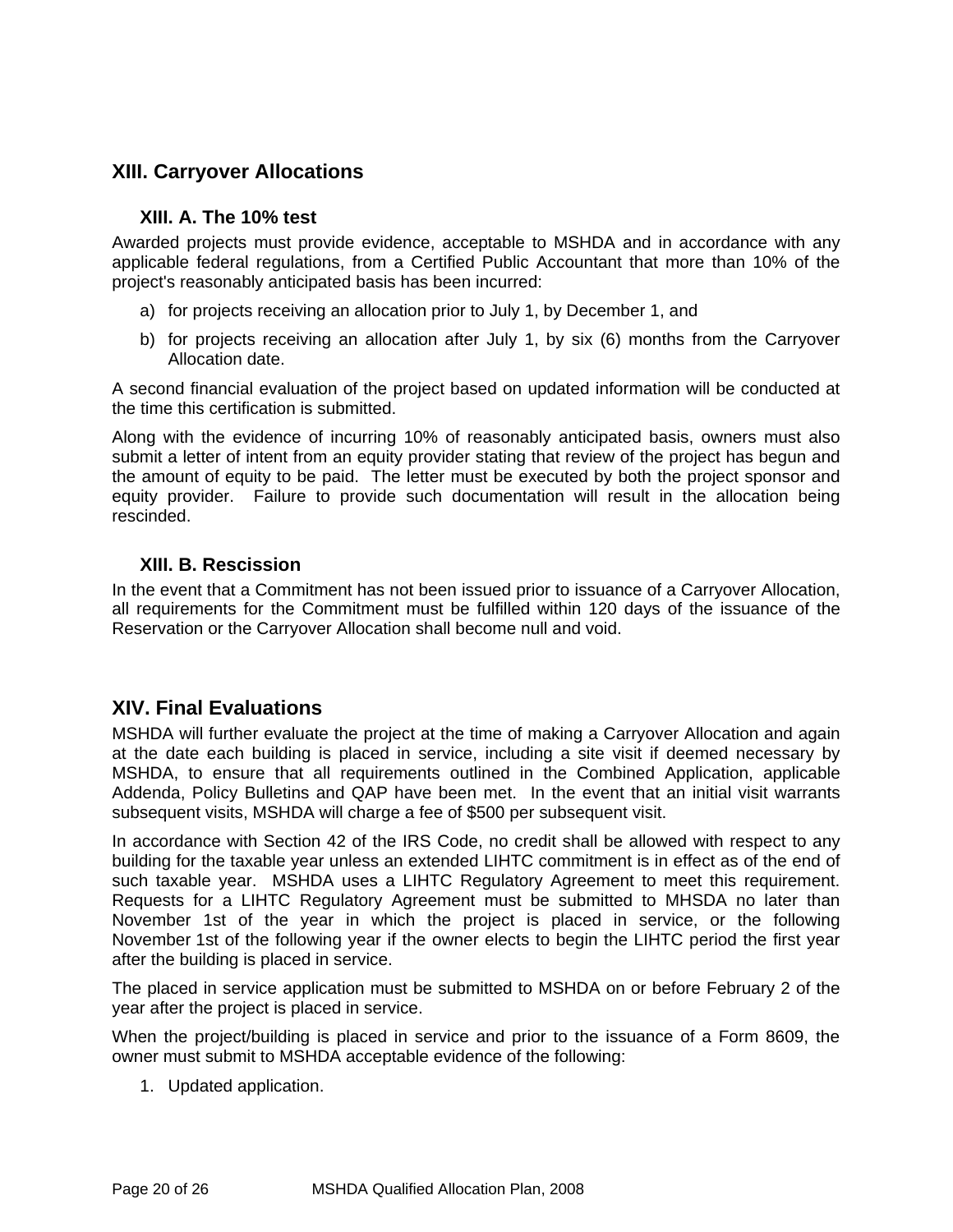- <span id="page-20-0"></span>2. Independent, third party final owner's and contractor's cost certifications for all projects.
- 3. Certificates of occupancy (or their equivalent for rehabilitation work).
- 4. Executed limited partnership agreement and all attachments.
- 5. Copy of executed and recorded permanent mortgage and other permanent financing sources.
- 6. Copy of executed and recorded deed to property showing partnership as owner (or longterm lease showing partnership as lessee if on tribal land), including correct property description.
- 7. Copy of ownership entity formation records approved by the Department of Labor and Economic Growth's Bureau of Commercial Services
- 8. Color photograph of project.
- 9. Form 8821, Tax Information Authorization (Rev. 4-04) naming MSHDA as the appointee to receive tax information.
- 10. A copy of the owner's final title insurance policy evidencing that the Extended Use Agreement has been recorded as first priority over all other encumbrances evidencing or securing the financing of the project.
- 11. A check for Compliance Monitoring Fees.

## **XV. Evaluation of Developments Subject to Subsidy Layering**

MSHDA, as Michigan's sole housing credit agency for administration of the LIHTC, and HUD, have entered into a Memorandum Of Understanding which outlines MSHDA's Section 911 subsidy layering review of projects receiving LIHTC and "assistance" from HUD'S Office of Housing. Until such time as guidelines are published and MSHDA accepts such delegation, MSHDA will not be performing subsidy-layering reviews for projects receiving assistance under HUD'S Offices of Public and Indian Housing and Office of Special Needs Assistance Programs.

In connection with the subsidy layering evaluations performed by MSHDA as the housing credit agency, the following standards will be applied.

#### **XV. A. Profit and Fees**

Projects with layered subsidies will be subject to the provisions outlined in Section 10, Underwriting Standards, regarding the developer fee and the builder's profit, overhead, and general requirements.

#### **XV. B. Syndication Expenses**

The total expenses, excluding bridge loan costs, incurred by the Applicant in obtaining cash from the sale of project interest to investors through public offerings will generally be evaluated as not exceeding 15% of gross syndication proceeds but may, in the event that MSHDA determines special market or risk factors to be involved, be evaluated up to 24% of gross syndication proceeds. Similarly, MSHDA will generally evaluate private offering expenses at 10% of gross syndication proceeds, excluding bridge loan costs, but may use a figure of up to 15%.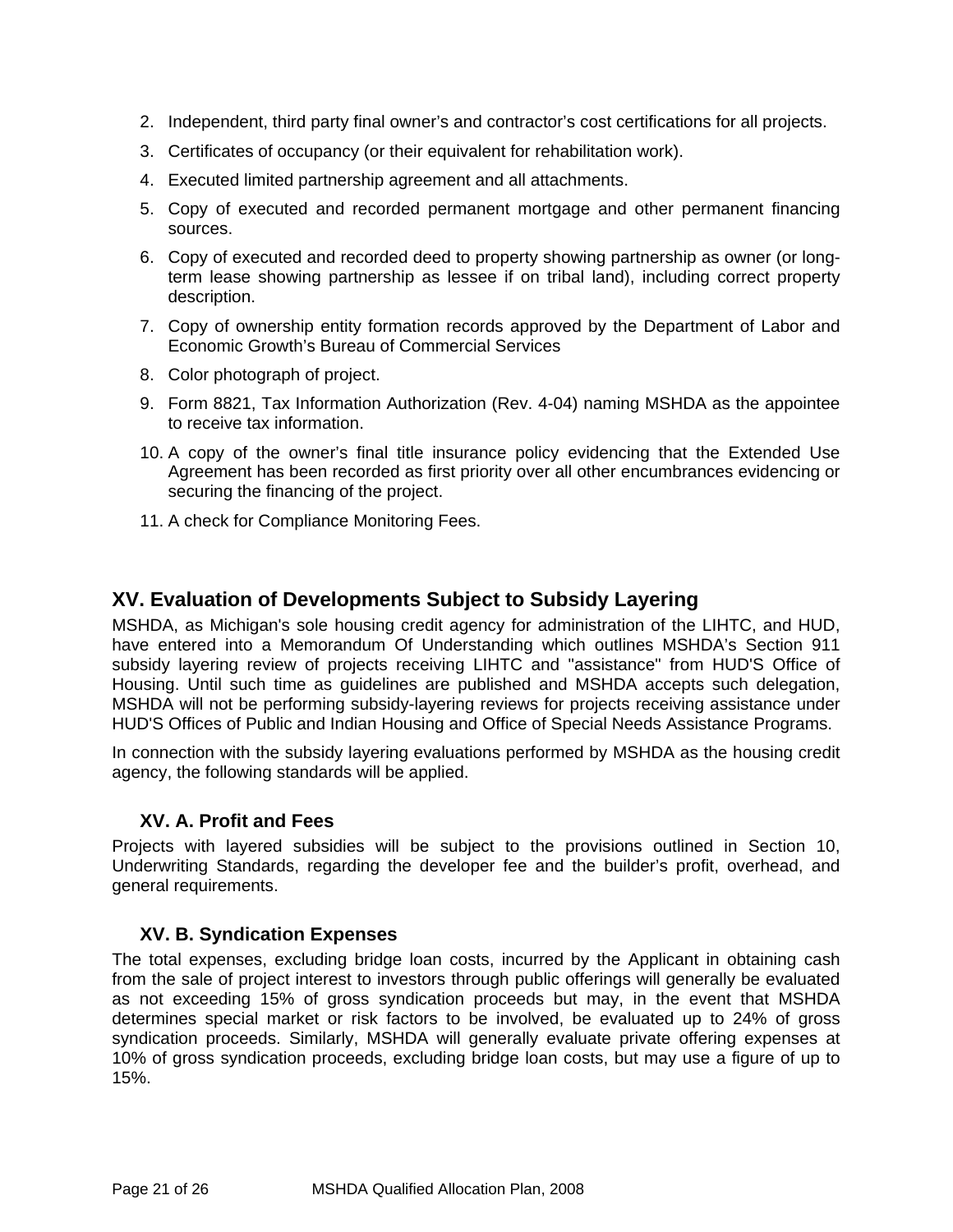## **XV. C. Syndication price**

<span id="page-21-0"></span>MSHDA will, in its evaluation, apply an applicable market rate, expressed in cents netted per dollar of credit as of the project's placed in service date, in calculating maximum LIHTC, and valuing all payments, whether by installment or in one lump sum. This applicable market rate will be based upon factors including the project's market value, comparable, contemporary syndications, and MSHDA's judgment regarding market trends. Where a higher than usual ownership percentage is retained, the following will apply: if an owner retains an ownership interest between 5% and 50%, an additional \$0.10 will be added to the applicable market rate, and if ownership of over 50% is retained, an additional \$0.20 will be added to the market rate used for the evaluation.

MSHDA may choose to evaluate using less than the standards set forth herein.

# **XVI. Housing Choice Vouchers**

Applicants proposing to convert or obtain tenant-based Housing Choice Vouchers to a projectbased subsidy must submit a letter from the issuing authority in a form approved by MSHDA as part of the Applicant's application. Projects must comply with the issuing authority's PHA and Administrative Plans in order to receive and convert vouchers to a project-based subsidy. To the extent administratively feasible and consistent with its PHA and Administrative Plan, MSHDA will endeavor to make housing choice vouchers available subject to the requirements of the PHA and Administrative Plans and this QAP.

Housing Choice Vouchers for conversion to project-based subsidy will not be made available by MSHDA for preservation projects that already receive project-based assistance.

This QAP awards LIHTC through a competitive process that can also serve as a form of competitive selection for purposes of applications for project-based vouchers and other forms of assistance.

## **XVII. Project Reconfiguration and Exchange of Credit**

Project evaluations are performed on the information that is provided in the initial application for reservation. This information is material to the determination of project score, the amount of credit reserved, and the feasibility of the project during the compliance period. Any changes to a project that require a re-scoring or re-evaluation which causes the projects position to fall below its original position will cause the reservation of LIHTC to be rescinded.

In certain unusual circumstances, delays may occur which will prevent the project from being placed in service at the end of the second calendar year from the date of the Carryover Allocation. MSHDA may allow the credit to be returned and may issue a Carryover Allocation in the year in which the credit is returned without the necessity of competing for funding provided certain conditions, including an assessment of facts by MSHDA, are met.

At no time will any project be allowed more than three calendar years from the date of initial application to project completion unless approved by MSHDA.

# **XVIII. Fees**

All applications must be accompanied by a check or money order in an amount equal to \$40 for each proposed low-income unit, with a \$2,000 maximum limit. This fee is non-refundable and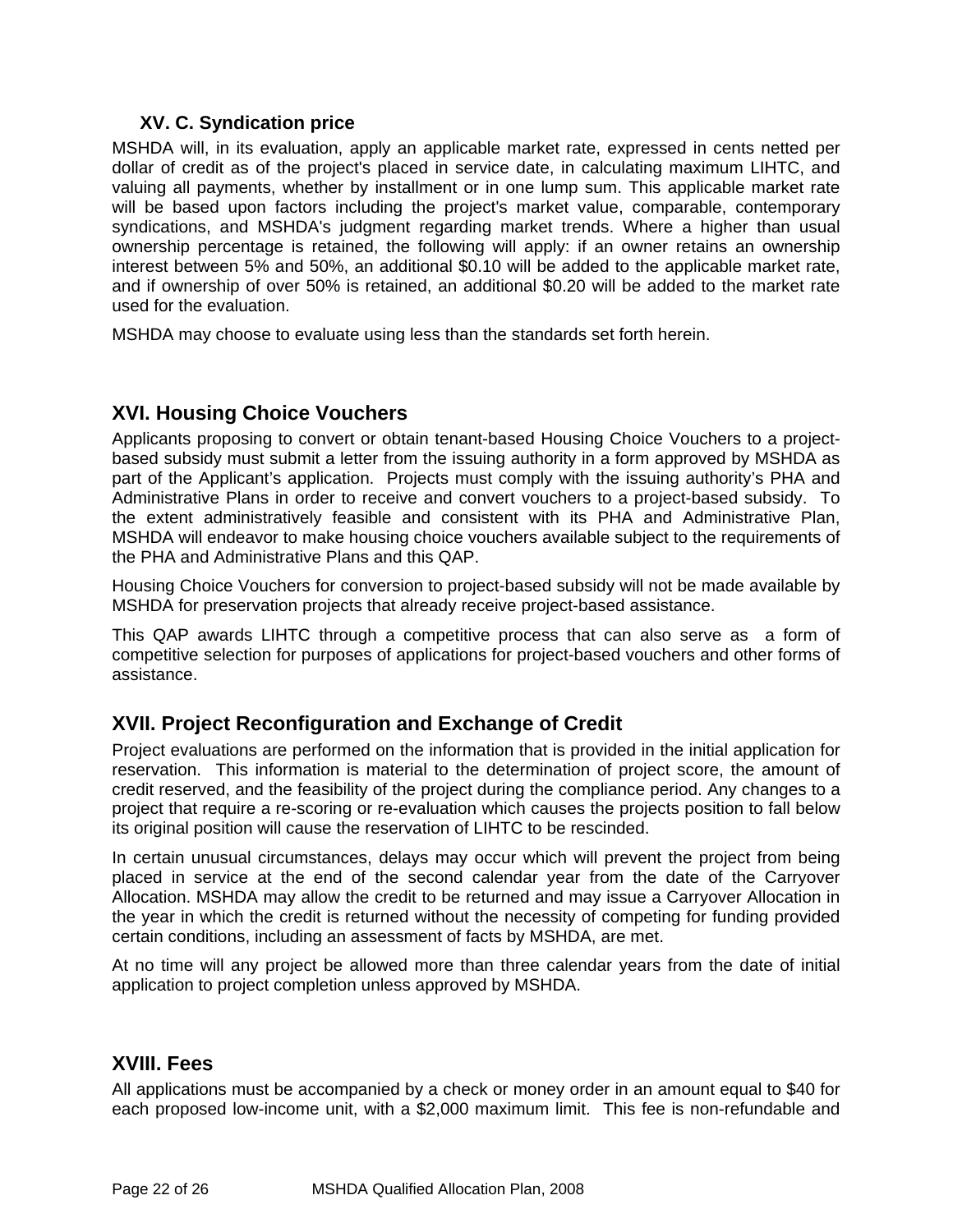<span id="page-22-0"></span>must be paid in each funding round in which a project is seeking to be scored and/or evaluated. A fee of \$100 will be assessed each time a check is returned to MSHDA for non-sufficient funds.

MSHDA will charge a fee equal to 6% of the annual LIHTC dollar amount reserved for a project. A sum equal to 3% of the annual LIHTC dollar amount shall be submitted to MSHDA at the time of Reservation. Should a project that has received a Reservation return that Reservation to MSHDA within 90 days of its receipt, 50% of the fee shall be refundable; however, after 90 days, 0% shall be refundable. The remaining 3% shall be paid at Commitment. Projects in which the sole general partner or sole managing member is a nonprofit entity or a wholly owned for-profit subsidiary of a nonprofit entity may defer all but the initial application fee, until such time as closing on the equity contribution occurs.

In addition to the fees listed above, MSHDA may establish such other fees as may be necessary to effectively administer the program. Such fees may include, but are not limited to, charges to process waiver requests, changes in ownership, subsidy layering reviews and site visits. MSHDA shall publish a schedule of such fees 60 days prior to implementation.

Compliance monitoring fees will be charged for the credit period as follows:

- All units for which an allocation of credit was not made by December 31, 2007 must pay the sum of \$450 per low income unit, which amount will cover the entire 15 year compliance monitoring period and the extended use period and is payable prior to issuance of Form 8609.
- All units for which an allocation of credit was not made by December 31, 2000 must pay the sum of \$300 per low income unit, which amount will cover the entire monitoring period and is payable prior to issuance of Form 8609.
- All units that received an allocation of credit prior to January 1, 1993, and all projects financed by MSHDA that received an allocation of credit before January 1, 1997, may elect to submit a sum equal to \$15 per low income unit on an annual basis for the remainder of the compliance period, or may opt to make one payment similar to that described above.
- With the exception of projects financed by Rural Development, all projects that received an allocation of credit prior to January 1, 2001 must pay an additional inspection fee of \$30 for each unit to be inspected once every three years. Projects financed by Rural Development must pay an additional fee of \$20 per each unit to be inspected once every three years. This fee shall be paid at the time of submission of the annual owner certifications.

Failure to submit any compliance or inspection fee will be considered non-compliance.

Compliance monitoring fees are subject to change based on changes in costs associated with administration of the compliance monitoring function by MSHDA and other changes in MSHDA and/or IRS mandated monitoring requirements.

## **XIX. Compliance Monitoring and Notification of Noncompliance**

Owners (Applicants) receiving a LIHTC allocation shall be required to follow the requirements outlined in MSHDA's Rental Housing Programs Compliance Manual (Manual), which includes LIHTC compliance requirements (available on MSHDA's website).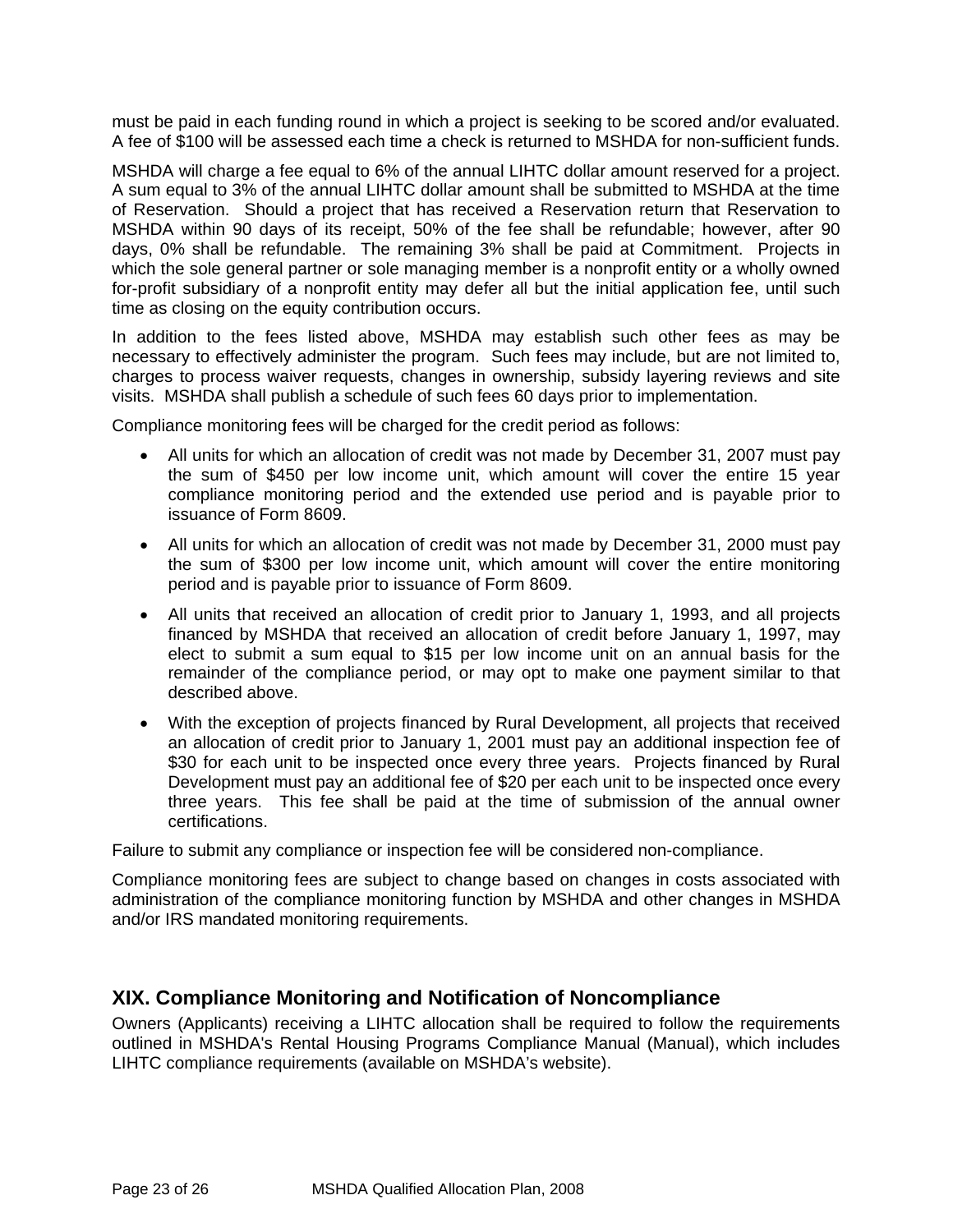## **XIX. A. Owner Responsibilities**

<span id="page-23-0"></span>Within thirty (30) days of your completion of Part II of the Form 8609 and filing same with the Internal Revenue Service, a completed copy must be sent to MSHDA for its records. Failure to return the completed form to MSHDA within the required timeframe is a form of noncompliance that will be reported by MSHDA to the IRS.

The records for the first year of the credit period must be kept for six years after the due date (with extensions) for filing the federal income tax return for the last year of the compliance period. Owners must keep subsequent records on file for six years after the due date (with extensions) for filing the federal income tax return for that year. These records must include:

- The total number of residential rental units in the building (including the number of bedrooms and the size in square feet of each unit);
- The percentage of residential rental units in the buildings that are low-income units;
- The rent charged on each residential rental unit in the building;
- The number of occupants in each low-income unit if rent is determined by the number of occupants in each unit;
- The low-income unit vacancies in the building and information that shows when and to whom the next available units were rented;
- Income certifications of each low-income tenant and the documentation to support the certification;
- The eligible basis and qualified basis of the building at the end of the first year of the credit period; and
- The character and use of the nonresidential portion of any building included in the project's eligible basis.

Owners must keep, for inspection by MSHDA, the original local health, safety or building code violation reports or notices that are issued by the state or local government unit. These reports may be destroyed following an inspection by MSHDA and notification to the owner that the violations have been corrected. Code violation reports must be retained for uncorrected violations.

Owners must submit to MSHDA on an annual basis the following:

- An Owner Certification Form certifying that for the preceding twelve month period the project met certain conditions outlined in Section 42;
- Information on the low-income units, the number of bedrooms in each unit, the rent charged for each unit, the utility allowance for the units and buildings in the project and any other information as set forth on the form.

Owners must submit to MSHDA on an on-going basis tenant income and rent data stating the number of qualifying units, information on each low-income tenant, the rent charged for each unit, and any other information as set forth on the MSHDA website and in the Manual. The tenant income and rent information must be provided in the format required by MSHDA, which includes electronic submission via a web-based reporting system.

Owners must submit to MSHDA a copy of the certificate of occupancy (or certificate of substantial completion for preservation projects) for each building in the development within five (5) business days after each certificate becomes available.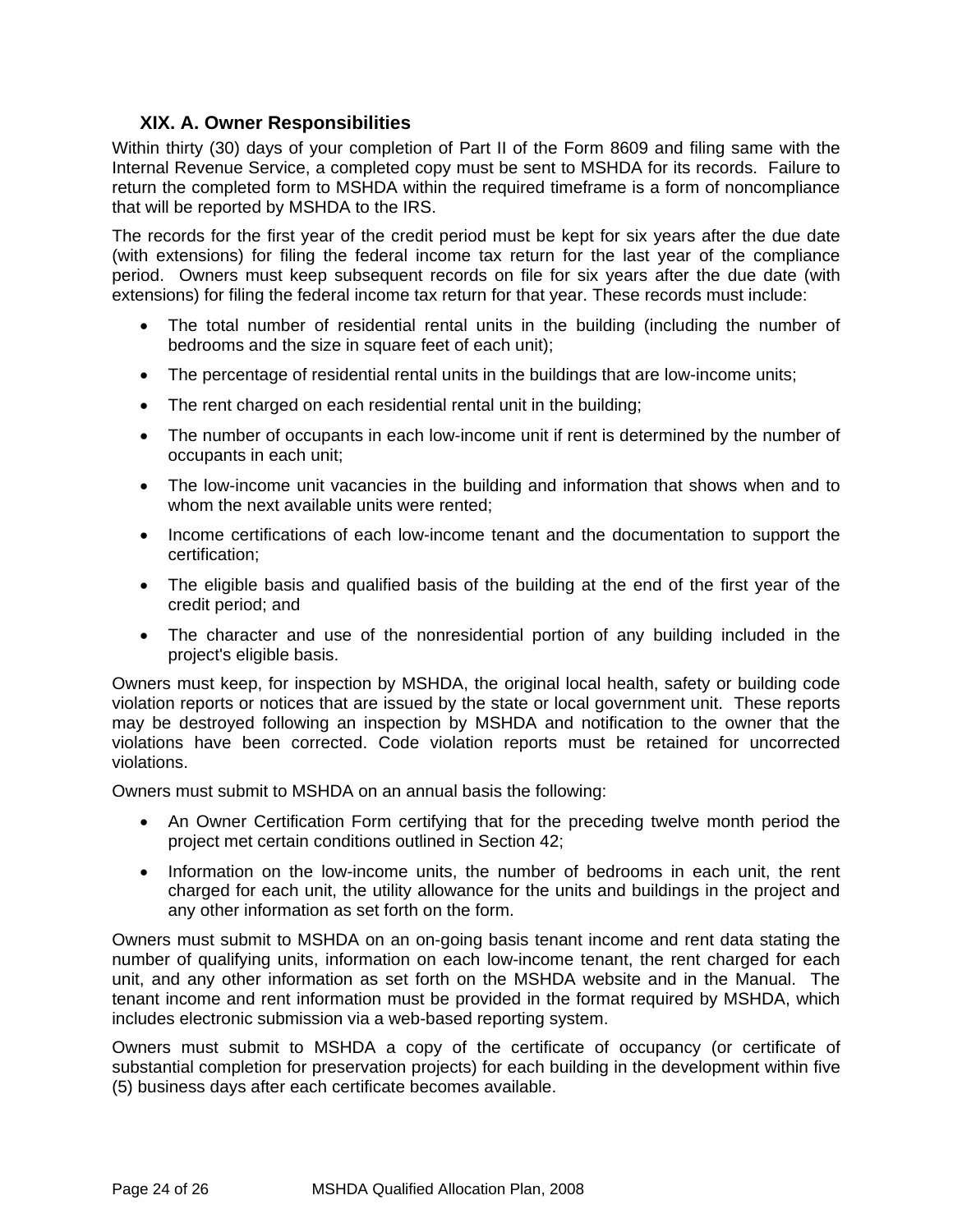<span id="page-24-0"></span>Owners must notify MSHDA, in writing, within five (5) business days of any changes in the management of the project, including changes in the company managing the project or in the address or telephone number of the management agent.

Owners must notify MSHDA, in writing, within five (5) business days of any changes in the ownership of the project, including a foreclosure, deed in lieu of foreclosure, or any other sale or disposition of the project or any portion of the project and any changes in the ownership entity, including any changes in the name of the entity, address and telephone number of the entity, percent of ownership changes, and changes in the principals comprising the ownership entity.

Owner must notify MSHDA immediately, in writing, of any unit(s) or building(s) in the project that are anticipated to be unavailable for occupancy either permanently or temporarily for a period of time anticipated to exceed 30 calendar days due to casualty loss, damage, or any other reason.

## **XIX. B. MSHDA Responsibilities**

MSHDA will review the Owner Certification Forms and tenant Income and rent reporting for compliance with program requirements.

MSHDA, or its authorized agent, will physically inspect 20% of the low-income units in a project and will inspect the low-income certification, the documentation the owner has received to support that certification, and the rent record for 20% of the low-income units no later than the end of the second calendar year following the year the last building in the project is placed in service.

MSHDA, or its authorized agent, will conduct a physical inspection of all buildings and 20% of the low-income units in a project, and will inspect the low-income certification, the documentation the owner has received to support that certification, and the rent record for 20% of the low-income units at least once every 3 years. Inspections may be more frequent for projects receiving assistance through other state or federal programs in addition to the LIHTC.

MSHDA retains the right to perform an on-site inspection of any low-income building at any time during the compliance period for low-income housing LIHTC and any extended use period as well.

MSHDA shall retain records of noncompliance or failure to certify for six years after the filing of a Form 8823. MSHDA shall retain all certifications and records for not less than three years from the end of the calendar year in which they are received.

Any monitoring of continuing compliance is being done by MSHDA to assure that public purpose goals are being achieved and any failure to receive notice of noncompliance should not be relied upon by any owners or their investors as a warranty or representation by MSHDA that the project is in compliance with application requirements.

## **XIX. C. Notification of Noncompliance**

If any of the submissions required in Section A, including the Owner Certification, the Tenant Income and Rent Report, income certifications, supporting documentation, and rent records are not submitted in a timely fashion, or should there be omissions, MSHDA shall request such information from the owner within 45 working days. If not provided within 20 working days following the request, MSHDA shall notify the Internal Revenue Service of the owner's failure to provide the required information.

Should MSHDA discover, as a result of an inspection or review, or in any other manner, that the project is not in compliance with Section 42, or that credit has been claimed or will be claimed